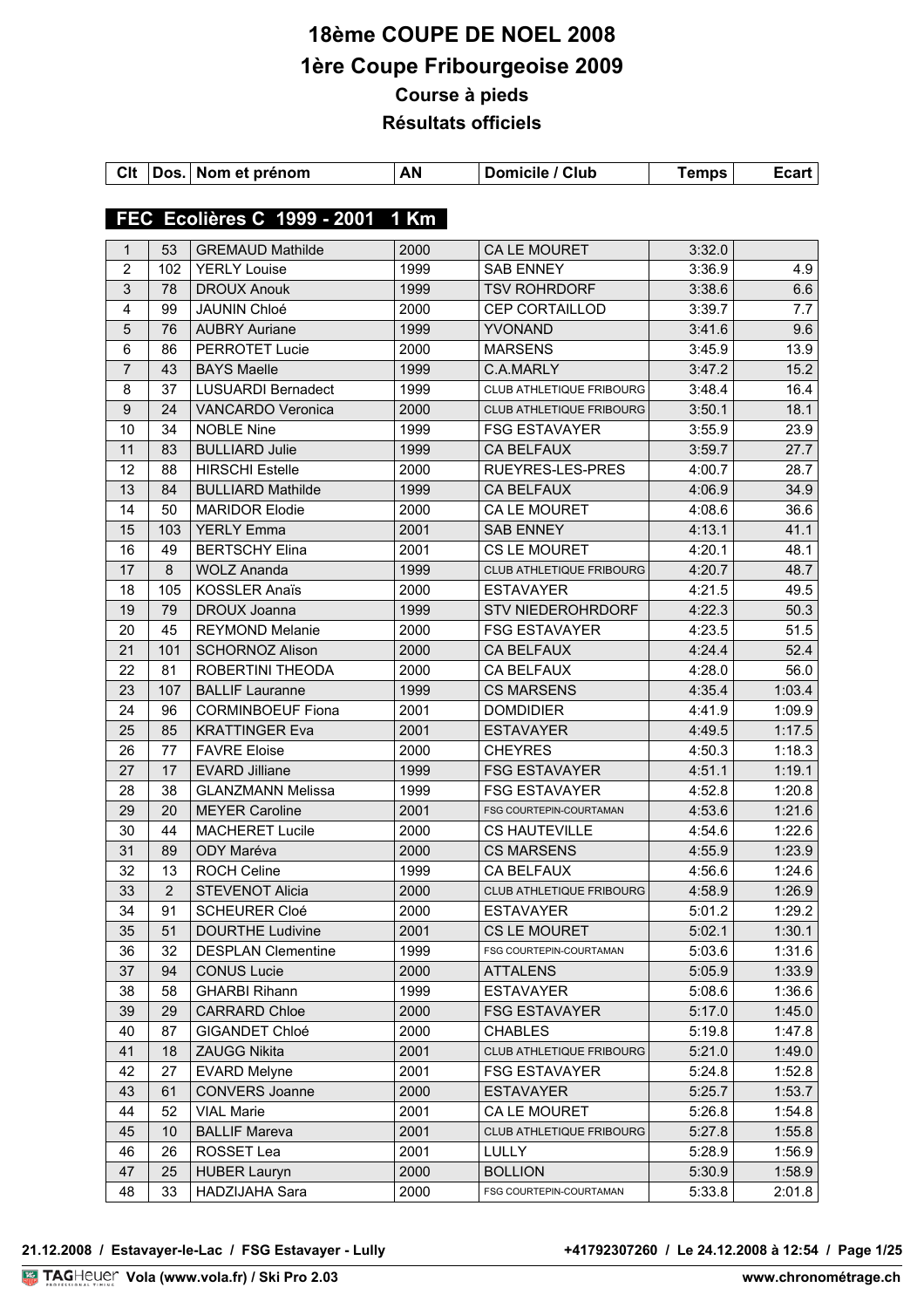| Clt                     |     | Dos. Nom et prénom                             | AN   | Domicile / Club                    | <b>Temps</b> | <b>Ecart</b> |
|-------------------------|-----|------------------------------------------------|------|------------------------------------|--------------|--------------|
|                         |     |                                                |      |                                    |              |              |
|                         |     | MEC Ecoliers C 1999 - 2001 1 Km                |      |                                    |              |              |
| $\mathbf{1}$            | 19  | <b>KOLBA Simeon</b>                            | 1999 | C.A.MARLY                          | 3:31.5       |              |
| $\overline{c}$          | 41  | SEGESSENMANN Alain                             | 1999 | C.A.MARLY                          | 3:34.2       | 2.7          |
| $\mathsf 3$             | 71  | <b>FERNANDES David</b>                         | 1999 | <b>CA FRIBOURG</b>                 | 3:35.0       | 3.5          |
| $\overline{\mathbf{4}}$ | 69  | <b>DIETRICH Léon</b>                           | 2001 | CA BELFAUX                         | 3:35.8       | 4.3          |
| 5                       | 14  | <b>DUCREST Adrien</b>                          | 1999 | CLUB ATHLETIQUE FRIBOURG           | 3:40.6       | 9.1          |
| 6                       | 73  | <b>MONNEY Sylvain</b>                          | 1999 | <b>CA FARVAGNY</b>                 | 3:43.4       | 11.9         |
| $\overline{7}$          | 67  | <b>RIGERT Simon</b>                            | 2000 | <b>ESTAVAYER</b>                   | 3:44.8       | 13.3         |
| 8                       | 7   | <b>BOUVERAT Aurelien</b>                       | 1999 | C.A.MARLY                          | 3:47.7       | 16.2         |
| 9                       | 35  | <b>LAMBERT Eric</b>                            | 2000 | <b>FSG ESTAVAYER</b>               | 3:49.1       | 17.6         |
| 10                      | 74  | <b>LIARD Damien</b>                            | 1999 | <b>CEP</b>                         | 3:58.4       | 26.9         |
| 11                      | 31  | <b>KRIEG Mael</b>                              | 1999 | C.A.MARLY                          | 4:01.4       | 29.9         |
| 12                      | 72  | <b>LIPP Maxime</b>                             | 1999 | <b>CA FRIBOURG</b>                 | 4:02.9       | 31.4         |
| 13                      | 75  | <b>VOLERY Nolan</b>                            | 1999 | YVONAND                            | 4:03.4       | 31.9         |
| 14                      | 104 | <b>BUTTY Eric</b>                              | 1999 | <b>ESTAVAYER</b>                   | 4:04.2       | 32.7         |
| 15                      | 82  | KOLBA Ismaël                                   | 2000 | <b>FRIBOURG</b>                    | 4:04.7       | 33.2         |
| 16                      | 42  | <b>CODOUREY Robinson</b>                       | 2001 | <b>LOVENS</b>                      | 4:07.5       | 36.0         |
| 17                      | 98  | <b>LUTAJ Edoardo</b>                           | 2001 | <b>ESTAVAYER</b>                   | 4:09.5       | 38.0         |
| 18                      | 56  | <b>CLEMENT Yann</b>                            | 1999 | CS LE MOURET                       | 4:10.2       | 38.7         |
| 19                      | 54  | <b>BONGARD Maël</b>                            | 1999 | CS LE MOURET                       | 4:11.8       | 40.3         |
| 20                      | 1   | <b>NOBLE Alix</b>                              | 2001 | <b>FSG ESTAVAYER</b>               | 4:12.6       | 41.1         |
| 21                      | 59  | PIONNEL Vincent                                | 1999 | <b>CHEYRES</b>                     | 4:14.0       | 42.5         |
| 22                      | 3   | <b>MARMY Quentin</b>                           | 2000 | <b>FSG ESTAVAYER</b>               | 4:14.5       | 43.0         |
| 23                      | 4   | <b>GUILLET Jeremie</b>                         | 2000 | <b>FSG ESTAVAYER</b>               | 4:15.2       | 43.7         |
| 24                      | 100 | SCHORNOZ Kellian                               | 1999 | CA BELFAUX                         | 4:16.2       | 44.7         |
| 25                      | 68  | <b>KOLLY Alexis</b>                            | 1999 | <b>ESTAVAYER</b>                   | 4:19.0       | 47.5         |
| 26                      | 106 | <b>KOSSLER Nils</b>                            | 1999 | <b>ESTAVAYER</b>                   | 4:26.3       | 54.8         |
| 27                      | 93  | <b>JOYE Tristan</b>                            | 2000 | <b>PAYERNE</b>                     | 4:27.4       | 55.9         |
| 28                      | 66  | <b>GROSSET Sylvain</b>                         | 2000 | ESTAVAYER-LULLY                    | 4:28.7       | 57.2         |
|                         |     |                                                |      |                                    |              |              |
| 29                      | 6   | <b>JACQUAT Loris</b><br><b>HIRSCHI Laurent</b> | 2000 | <b>FSG ESTAVAYER</b><br>CA BELFAUX | 4:30.3       | 58.8         |
| 30<br>31                | 23  |                                                | 1999 |                                    | 4:33.6       | 1:02.1       |
|                         | 16  | SAN AUGUSTIN Esteban                           | 2000 | <b>ESTAVAYER</b>                   | 4:36.7       | 1:05.2       |
| 32                      | 40  | ROSSET Marc                                    | 1999 | <b>LULLY</b>                       | 4:38.2       | 1:06.7       |
| 33                      | 28  | <b>COCHARD Mathieu</b>                         | 2000 | CHATONNAYE                         | 4:39.9       | 1:08.4       |
| 34                      | 65  | PILLONEL Adrien                                | 1999 | <b>SEIRY</b>                       | 4:43.3       | 1:11.8       |
| 35                      | 92  | RIEDO Alexia                                   | 2000 | CA BELFAUX                         | 4:44.6       | 1:13.1       |
| 36                      | 55  | <b>VONLANTHEN Rémy</b>                         | 1999 | CS LE MOURET                       | 4:45.5       | 1:14.0       |
| 37                      | 12  | <b>FONTAN Sergio</b>                           | 2001 | CLUB ATHLETIQUE FRIBOURG           | 4:47.0       | 1:15.5       |
| 38                      | 63  | <b>AEBY Justin</b>                             | 2001 | <b>ESTAVAYER</b>                   | 4:48.5       | 1:17.0       |
| 39                      | 36  | <b>GENTIZON Jonathan</b>                       | 2000 | <b>FSG ESTAVAYER</b>               | 4:52.0       | 1:20.5       |
| 40                      | 60  | <b>ROLLE Menick</b>                            | 2001 | <b>ESTAVAYER</b>                   | 4:57.4       | 1:25.9       |
| 41                      | 22  | <b>WOLZ Jonathan</b>                           | 2001 | CLUB ATHLETIQUE FRIBOURG           | 4:58.2       | 1:26.7       |
| 42                      | 46  | <b>VERDON Dan</b>                              | 2001 | CLUB ATHLETIQUE FRIBOURG           | 4:59.8       | 1:28.3       |
| 43                      | 64  | PILLONEL Benjamin                              | 2001 | <b>SEIRY</b>                       | 5:00.3       | 1:28.8       |
| 44                      | 95  | <b>BOURQUI Gaétan</b>                          | 2001 | <b>ESTAVAYER</b>                   | 5:04.9       | 1:33.4       |
| 45                      | 62  | MICCO Mattéo                                   | 2000 | FC ESTAVAYER                       | 5:07.0       | 1:35.5       |
| 46                      | 57  | <b>MARCHAND Yannick</b>                        | 2001 | ESTAVAYER-LULLY                    | 5:18.3       | 1:46.8       |
| 47                      | 47  | <b>SECHAUD Samy</b>                            | 1999 | CLUB ATHLETIQUE FRIBOURG           | 5:22.2       | 1:50.7       |
| 48                      | 70  | <b>DUCREST Rémy</b>                            | 1999 | CHATILLON                          | 5:23.6       | 1:52.1       |
| 49                      | 97  | <b>LUTAJ Florian</b>                           | 1999 | <b>ESTAVAYER</b>                   | 5:32.3       | 2:00.8       |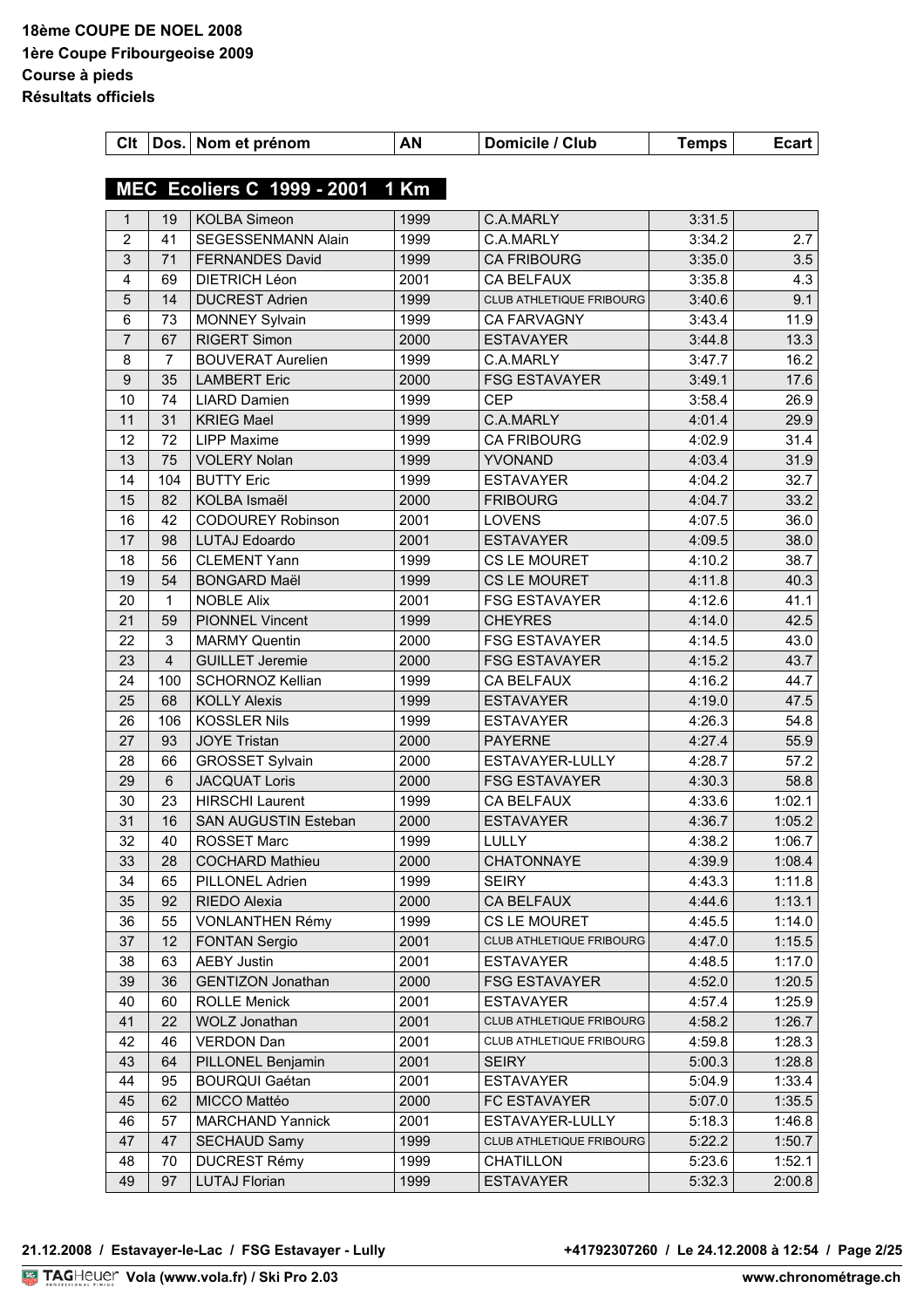| Clt            |     | Dos. Nom et prénom               | AN   | Domicile / Club                 | <b>Temps</b> | <b>Ecart</b> |
|----------------|-----|----------------------------------|------|---------------------------------|--------------|--------------|
|                |     |                                  |      |                                 |              |              |
|                |     | FEB Ecolières B 1997 - 1998 2 Km |      |                                 |              |              |
| $\mathbf{1}$   | 201 | <b>JAUNIN Jordane</b>            | 1998 | <b>CEP CORTAILLOD</b>           | 7:01.1       |              |
| 2              | 166 | RHARROUBI Khaoula                | 1998 | <b>CLUB ATHLETIQUE FRIBOURG</b> | 7:07.0       | 5.9          |
| 3              | 182 | <b>MONNEY Sophie</b>             | 1997 | C.A.MARLY                       | 7:20.2       | 19.1         |
| $\overline{4}$ | 168 | <b>BACHLER Evelyne</b>           | 1998 | <b>TSV RECHTHALTEN</b>          | 7:30.6       | 29.5         |
| 5              | 183 | <b>GREMAUD Jeanne</b>            | 1998 | <b>CS LE MOURET</b>             | 7:42.9       | 41.8         |
| 6              | 211 | <b>MORIER Emilie</b>             | 1997 | <b>ESTAVAYER</b>                | 7:57.9       | 56.8         |
| $\overline{7}$ | 198 | <b>BUILLARD Emilie</b>           | 1997 | <b>CA BELFAUX</b>               | 8:00.4       | 59.3         |
| 8              | 209 | <b>MARTHE Céline</b>             | 1997 | CS LE MOURET                    | 8:10.7       | 1:09.6       |
| 9              | 156 | <b>GUDEL Fanny</b>               | 1998 | FSG COURTEPIN-COURTAMAN         | 8:14.2       | 1:13.1       |
| 10             | 173 | <b>SCHEDER Noemie</b>            | 1998 | <b>CLUB ATHLETIQUE FRIBOURG</b> | 8:18.4       | 1:17.3       |
| 11             | 208 | <b>BERNASCONI Margot</b>         | 1997 | <b>FSG ESTAVAYER</b>            | 8:25.4       | 1:24.3       |
| 12             | 154 | <b>PUERTAS Noemie</b>            | 1997 | <b>FSG ESTAVAYER</b>            | 8:35.7       | 1:34.6       |
| 13             | 176 | <b>DILL Camille</b>              | 1998 | <b>CLUB ATHLETIQUE FRIBOURG</b> | 8:39.3       | 1:38.2       |
| 14             | 192 | <b>SEGESSENMANN Jannine</b>      | 1997 | C.A.MARLY                       | 8:40.9       | 1:39.8       |
| 15             | 196 | <b>FAVRE Coralie</b>             | 1998 | <b>CHEYRES</b>                  | 8:48.1       | 1:47.0       |
| 16             | 163 | <b>CODOUREY Alexia</b>           | 1998 | <b>LOVENS</b>                   | 9:03.5       | 2:02.4       |
| 17             | 210 | <b>ANSERMOT Tiffanie</b>         | 1998 | <b>FSG ESTAVAYER</b>            | 9:35.0       | 2:33.9       |
| 18             | 170 | <b>MARTIN Leona</b>              | 1998 | <b>FSG ESTAVAYER</b>            | 9:39.8       | 2:38.7       |
| 19             | 161 | <b>BUGNON Aurane</b>             | 1998 | <b>CLUB ATHLETIQUE FRIBOURG</b> | 9:53.7       | 2:52.6       |
| 20             | 181 | <b>PILLER Marine</b>             | 1998 | FSG COURTEPIN-COURTAMAN         | 10:03.4      | 3:02.3       |
| 21             | 200 | <b>LUTAJ Mirem</b>               | 1998 | <b>ESTAVAYER</b>                | 10:47.5      | 3:46.4       |
| 22             | 212 | LOPEZ TERRAPON Amegalli          | 1997 | <b>ESTAVAYER</b>                | 11:44.2      | 4:43.1       |
| 23             | 203 | SHALA Maringona                  | 1998 | <b>ESTAVAYER</b>                | 11:59.0      | 4:57.9       |
| 24             | 190 | <b>GHARBI Laurna</b>             | 1998 | <b>ESTAVAYER</b>                | 12:34.0      | 5:32.9       |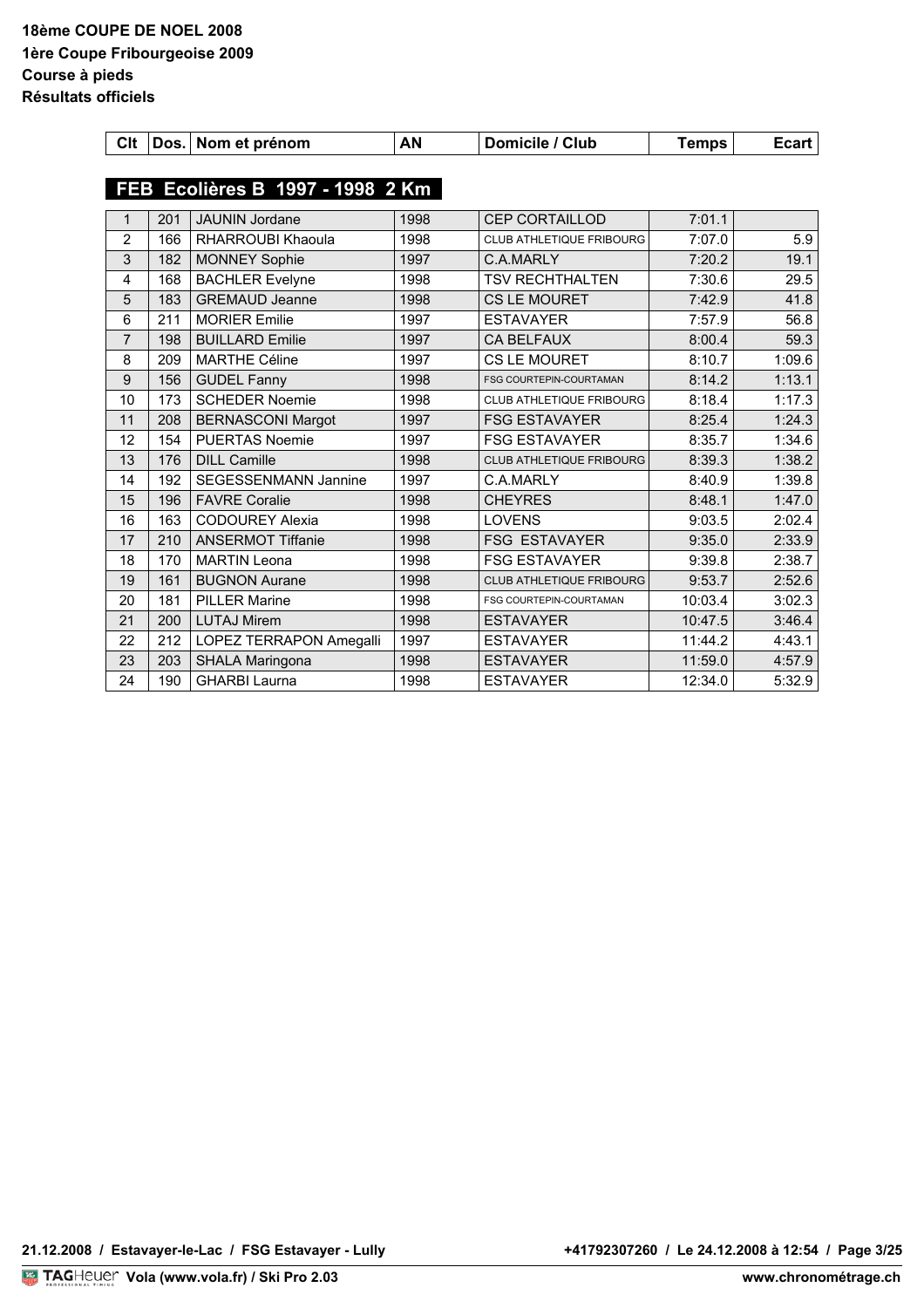| Clt            |     | Dos. Nom et prénom             | AN   | Domicile / Club                 | <b>Temps</b> | <b>Ecart</b> |
|----------------|-----|--------------------------------|------|---------------------------------|--------------|--------------|
|                |     |                                |      |                                 |              |              |
| <b>MEB</b>     |     | Ecoliers B 1997 - 1998 2 Km    |      |                                 |              |              |
| 1              | 186 | <b>BAPST Gilles</b>            | 1997 | CS LE MOURET                    | 6:39.7       |              |
| $\overline{2}$ | 157 | <b>HIRSCHI Alain</b>           | 1997 | CA BELFAUX                      | 6:43.1       | 3.4          |
| 3              | 185 | <b>DUPRE Arnaud</b>            | 1997 | CS LE MOURET                    | 6:43.8       | 4.1          |
| 4              | 155 | <b>GRISEL Adrian</b>           | 1998 | <b>FSG ESTAVAYER</b>            | 6:46.1       | 6.4          |
| 5              | 184 | <b>JUILLERAT Antoine</b>       | 1998 | CS LE MOURET                    | 7:11.0       | 31.3         |
| 6              | 193 | <b>MEYER Olivier</b>           | 1998 | AC MURTEN/OLG MURTEN            | 7:29.1       | 49.4         |
| $\overline{7}$ | 205 | <b>MONNEY Alexandre</b>        | 1997 | <b>MARLY</b>                    | 7:34.8       | 55.1         |
| 8              | 187 | SIFFERT Kylian                 | 1998 | CS LE MOURET                    | 7:35.9       | 56.2         |
| 9              | 169 | <b>SCHWEIZER Balthazar</b>     | 1997 | <b>CLUB ATHLETIQUE FRIBOURG</b> | 7:37.2       | 57.5         |
| 10             | 175 | <b>KOLLER Yohan</b>            | 1997 | <b>FSG ESTAVAYER</b>            | 7:41.4       | 1:01.7       |
| 11             | 174 | <b>LEVIONNOIS Marc-Antoine</b> | 1997 | CLUB ATHLETIQUE FRIBOURG        | 7:44.4       | 1:04.7       |
| 12             | 195 | <b>LIPP Yannick</b>            | 1997 | <b>CA FRIBOURG</b>              | 7:44.8       | 1:05.1       |
| 13             | 177 | <b>MANDLY Matteo</b>           | 1998 | <b>FSG ESTAVAYER</b>            | 7:47.1       | 1:07.4       |
| 14             | 194 | <b>KOLLY Romain</b>            | 1998 | Rossens                         | 7:53.8       | 1:14.1       |
| 15             | 188 | <b>VONLANTHEN Lucas</b>        | 1997 | CS LE MOURET                    | 7:54.9       | 1:15.2       |
| 16             | 207 | MARMY Johann                   | 1997 | <b>FSG ESTAVAYER</b>            | 7:55.1       | 1:15.4       |
| 17             | 162 | <b>AESCHBACHER Christopher</b> | 1998 | <b>FSG ESTAVAYER</b>            | 7:58.4       | 1:18.7       |
| 18             | 153 | <b>BILAND Martin</b>           | 1998 | <b>FSG ESTAVAYER</b>            | 7:58.8       | 1:19.1       |
| 19             | 165 | TETTU Benjamin                 | 1998 | VILLARS-SUR-GLANE               | 8:01.3       | 1:21.6       |
| 20             | 160 | <b>VERIS Nicolas</b>           | 1998 | C.A.MARLY                       | 8:06.4       | 1:26.7       |
| 21             | 206 | <b>CORMINBOEUF Colin</b>       | 1997 | <b>MENIERES</b>                 | 8:09.1       | 1:29.4       |
| 22             | 151 | <b>BADO Lael</b>               | 1998 | C.A.MARLY                       | 8:16.9       | 1:37.2       |
| 23             | 197 | KOLBA Noé                      | 1997 | <b>FRIBOURG</b>                 | 8:21.9       | 1:42.2       |
| 24             | 158 | <b>REY Olivier</b>             | 1998 | <b>FSG ESTAVAYER</b>            | 8:33.1       | 1:53.4       |
| 25             | 152 | <b>MARGUET Hugo</b>            | 1997 | <b>FSG ESTAVAYER</b>            | 8:40.0       | 2:00.3       |
| 26             | 199 | <b>GRUAZ Lucas</b>             | 1998 | <b>FSG ESTAVAYER</b>            | 8:41.8       | 2:02.1       |
| 27             | 159 | <b>REYMOND Pascal</b>          | 1998 | <b>ESTAVAYER</b>                | 8:44.0       | 2:04.3       |
| 28             | 189 | <b>ROHRER Nicolas</b>          | 1998 | CS LE MOURET                    | 8:47.3       | 2:07.6       |
| 29             | 180 | <b>LAMBERT Bruno</b>           | 1998 | <b>FSG ESTAVAYER</b>            | 9:00.6       | 2:20.9       |
| 30             | 191 | <b>GALLAND Lucas</b>           | 1998 | GURRY 71 (FRANCE)               | 9:04.2       | 2:24.5       |
| 31             | 202 | <b>GENTIZON Florian</b>        | 1998 | <b>MONTBRELLOZ</b>              | 10:09.1      | 3:29.4       |
| 32             | 204 | <b>SHALA Mendim</b>            | 1997 | <b>ESTAVAYER</b>                | 11:05.7      | 4:26.0       |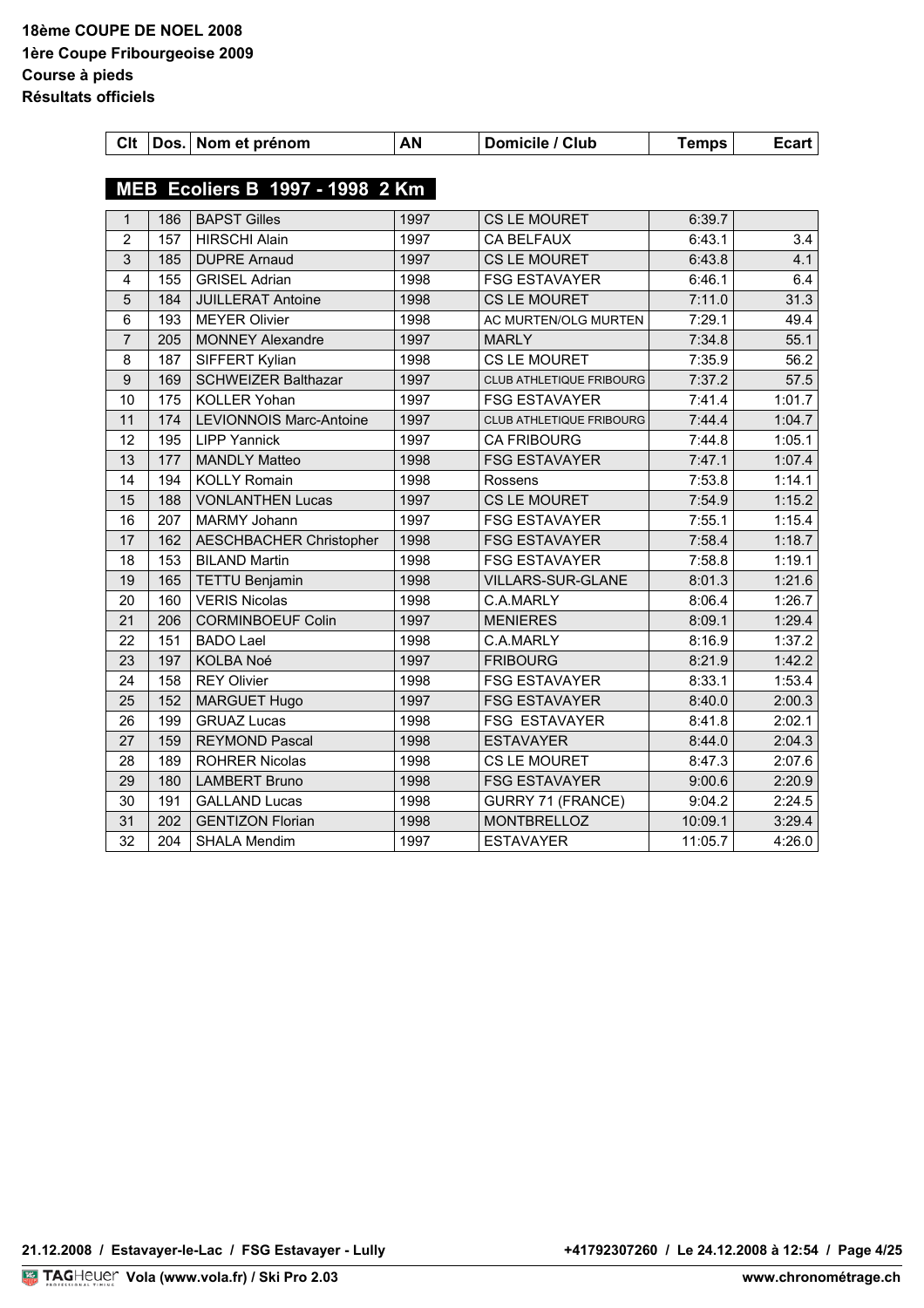| Clt |  | Nom et prénom | AΝ | ′ Club<br>ICIIA |  |  |
|-----|--|---------------|----|-----------------|--|--|
|-----|--|---------------|----|-----------------|--|--|

## **FEA Ecolières A 1995 - 1996 2 Km**

| 1  | 234 | <b>AEBISCHER Janina</b> | 1995 | <b>TSV DUDINGEN</b>         | 6:45.8 |        |
|----|-----|-------------------------|------|-----------------------------|--------|--------|
| 2  | 245 | PILLER Jana             | 1995 | <b>TSV DUDINGEN</b>         | 6:57.7 | 11.9   |
| 3  | 256 | <b>COTTING Coraline</b> | 1996 | CS LE MOURET                | 7:05.6 | 19.8   |
| 4  | 232 | <b>BEAUD Jane</b>       | 1995 | <b>CS NEIRIVUE</b>          | 7:13.7 | 27.9   |
| 5  | 261 | <b>FEUSIER Laura</b>    | 1995 | LES TRAINES-SAVATES CHESEAU | 7:19.4 | 33.6   |
| 6  | 260 | <b>DROUX Caroline</b>   | 1995 | LV WETTINGEN BADEN          | 7:22.6 | 36.8   |
| 7  | 252 | <b>KILCHOER Lyse</b>    | 1995 | CS LE MOURET                | 7:25.9 | 40.1   |
| 8  | 235 | <b>BERNASCONI Lea</b>   | 1995 | <b>FSG ESTAVAYER</b>        | 7:46.2 | 1:00.4 |
| 9  | 242 | <b>MACHERET Pauline</b> | 1996 | <b>CS HAUTEVILLE</b>        | 7:58.2 | 1:12.4 |
| 10 | 249 | <b>PAPAUX Camille</b>   | 1996 | <b>FSG ESTAVAYER</b>        | 8:02.0 | 1:16.2 |
| 11 | 241 | <b>SKERGAT Ayla</b>     | 1995 | <b>FSG ESTAVAYER</b>        | 8:16.8 | 1:31.0 |
| 12 | 246 | <b>AMOMAH Delphine</b>  | 1996 | <b>FSG ESTAVAYER</b>        | 8:56.1 | 2:10.3 |
| 13 | 231 | <b>REYMOND Myriam</b>   | 1996 | <b>FSG ESTAVAYER</b>        | 8:57.5 | 2:11.7 |
| 14 | 240 | <b>AEBISCHER Elisa</b>  | 1996 | <b>FSG ESTAVAYER</b>        | 9:01.0 | 2:15.2 |
| 15 | 250 | <b>BACHLER Nathalie</b> | 1995 | <b>TSV RECHTHALTEN</b>      | 9:22.7 | 2:36.9 |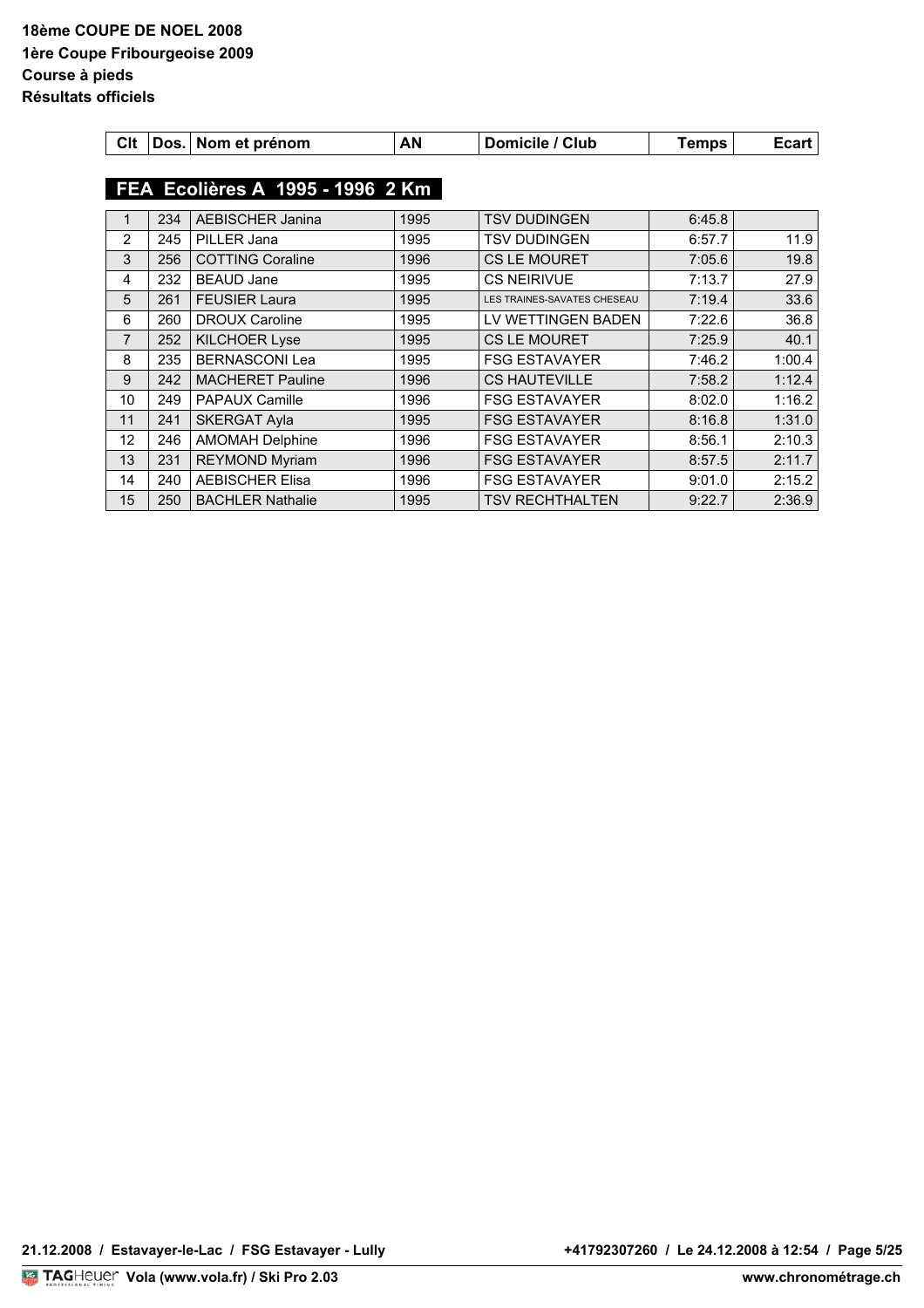| Clt | Dos. I | Nom et prénom | AΝ | Domicile / Club |  |  |
|-----|--------|---------------|----|-----------------|--|--|
|-----|--------|---------------|----|-----------------|--|--|

## **MEA Ecoliers A 1995 - 1996 2 Km**

|                | 251 | <b>MERTENAT Quentin</b>    | 1995 | C.A.MARLY                | 6:31.0  |        |
|----------------|-----|----------------------------|------|--------------------------|---------|--------|
| $\overline{2}$ | 247 | <b>MARTIN Cyril</b>        | 1995 | <b>FSG ESTAVAYER</b>     | 6:36.1  | 5.1    |
| 3              | 253 | <b>NEUHAUS Baptiste</b>    | 1995 | LE MOURET                | 6:40.2  | 9.2    |
| 4              | 254 | <b>JUILLERAT Romain</b>    | 1996 | CS LE MOURET             | 6:47.5  | 16.5   |
| 5              | 238 | <b>KAELIN Nicolas</b>      | 1996 | C.A.MARLY                | 6:53.1  | 22.1   |
| 6              | 255 | <b>THOMET Vincent</b>      | 1995 | CS LE MOURET             | 7:11.2  | 40.2   |
| 7              | 257 | <b>DILLIER Luc</b>         | 1995 | <b>ESTAVAYER</b>         | 7:21.0  | 50.0   |
| 8              | 237 | <b>REYMOND Raphael</b>     | 1995 | <b>ESTAVAYER</b>         | 7:32.8  | 1:01.8 |
| 9              | 248 | <b>BUGNON Corentin</b>     | 1996 | CLUB ATHLETIQUE FRIBOURG | 7:35.5  | 1:04.5 |
| 10             | 239 | <b>GARDONI Maxime</b>      | 1996 | C.A.MARLY                | 7:44.4  | 1:13.4 |
| 11             | 236 | <b>DALLE Etienne</b>       | 1996 | <b>FSG ESTAVAYER</b>     | 7:48.5  | 1:17.5 |
| 12             | 259 | VIRGOLIN Rapahël           | 1996 | <b>YVONAND</b>           | 7:55.1  | 1:24.1 |
| 13             | 243 | <b>EMMENEGGER Steve</b>    | 1995 | <b>FSG ESTAVAYER</b>     | 8:07.5  | 1:36.5 |
| 14             | 244 | <b>BAUMGARTNER Mathias</b> | 1996 | <b>FSG ESTAVAYER</b>     | 8:38.3  | 2:07.3 |
| 15             | 233 | <b>LIARDET Marc</b>        | 1996 | <b>FSG ESTAVAYER</b>     | 8:59.0  | 2:28.0 |
| 16             | 258 | <b>FORESTIER Vincent</b>   | 1995 | <b>MOLONDIN</b>          | 10:17.9 | 3:46.9 |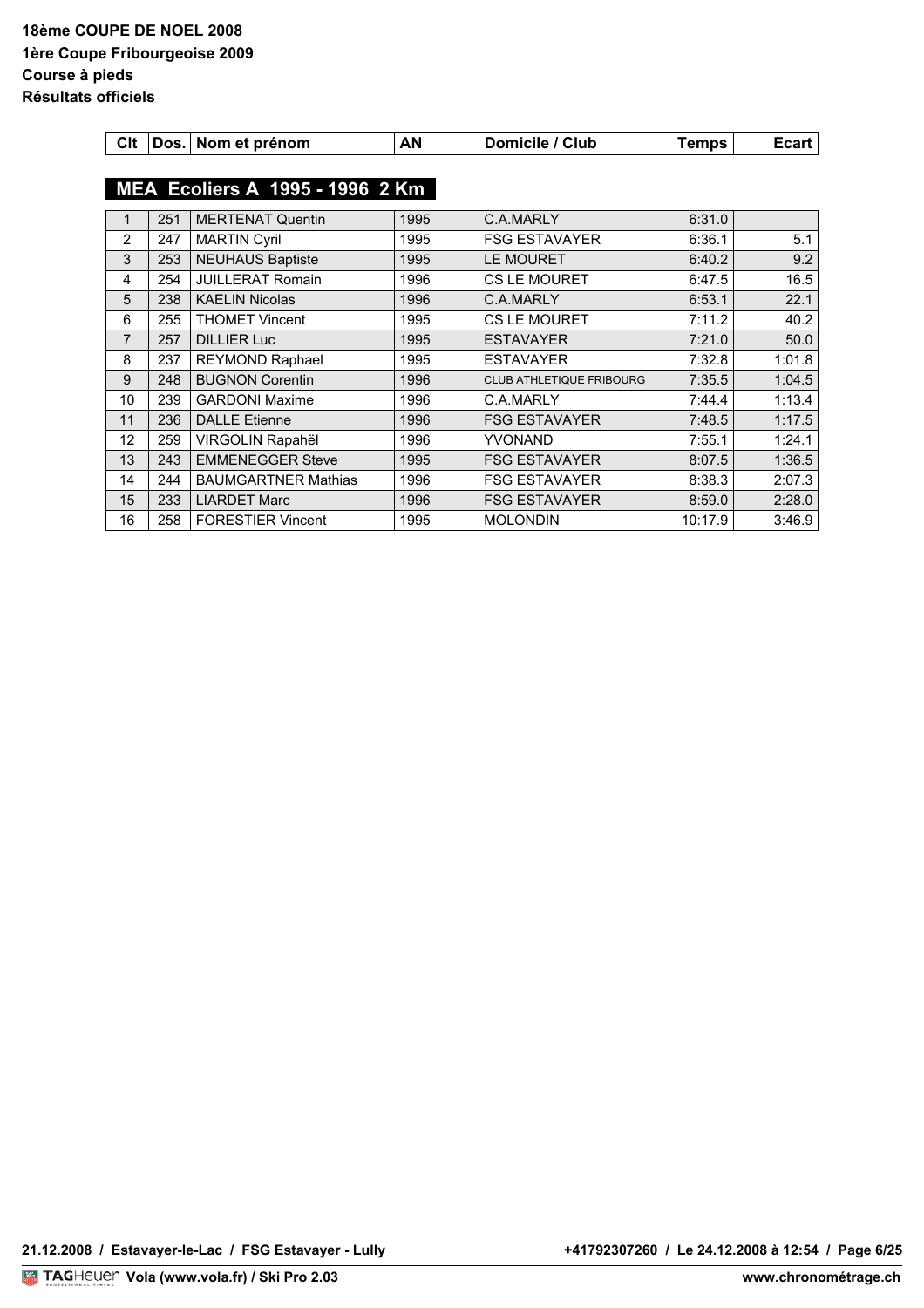| Clt              |                                            | Dos. Nom et prénom       | AN   | Domicile / Club          | <b>Temps</b> | <b>Ecart</b> |  |  |  |
|------------------|--------------------------------------------|--------------------------|------|--------------------------|--------------|--------------|--|--|--|
|                  |                                            |                          |      |                          |              |              |  |  |  |
|                  | FPO Poussines 2002 et plus jeunes 0,750 Km |                          |      |                          |              |              |  |  |  |
| $\mathbf{1}$     | 347                                        | SKERGAT Shané            | 2002 | <b>CHEYRES</b>           | 2:41.9       |              |  |  |  |
| $\overline{2}$   | 348                                        | <b>ZBINDEN Charline</b>  | 2002 | VALLAMAND                | 2:45.2       | 3.3          |  |  |  |
| 3                | 351                                        | <b>BRUGGER Samira</b>    | 2002 | <b>GIFFERS</b>           | 2:47.9       | 6.0          |  |  |  |
| 4                | 298                                        | HIMBAZA Sarah            | 2002 | <b>FSG ESTAVAYER</b>     | 2:55.7       | 13.8         |  |  |  |
| $\sqrt{5}$       | 294                                        | <b>DAVET Chloe</b>       | 2002 | <b>FSG ESTAVAYER</b>     | 2:56.7       | 14.8         |  |  |  |
| 6                | 305                                        | <b>FABBRO Victoria</b>   | 2002 | <b>FSG ESTAVAYER</b>     | 2:57.7       | 15.8         |  |  |  |
| $\overline{7}$   | 308                                        | <b>COCHARD Elise</b>     | 2002 | <b>CHATONNAYE</b>        | 2:58.4       | 16.5         |  |  |  |
| 8                | 335                                        | <b>FAVRE Laure</b>       | 2002 | <b>CHEYRES</b>           | 2:59.2       | 17.3         |  |  |  |
| $\boldsymbol{9}$ | 330                                        | <b>HOFMANN Océane</b>    | 2002 | <b>FSG ESTAVAYER</b>     | 3:02.7       | 20.8         |  |  |  |
| 10               | 339                                        | <b>CONUS Tina</b>        | 2002 | <b>ATTALENS</b>          | 3:09.5       | 27.6         |  |  |  |
| 11               | 316                                        | <b>MARCHAND Gaëlle</b>   | 2003 | <b>LULLY</b>             | 3:10.8       | 28.9         |  |  |  |
| 12               | 287                                        | <b>MEUWLY Cloe</b>       | 2003 | CLUB ATHLETIQUE FRIBOURG | 3:11.7       | 29.8         |  |  |  |
| 13               | 291                                        | <b>PERSEGHINI Eloise</b> | 2003 | <b>FSG ESTAVAYER</b>     | 3:12.6       | 30.7         |  |  |  |
| 14               | 354                                        | <b>Bersier Maude</b>     | 2003 | <b>GRANDSIVAZ</b>        | 3:13.9       | 32.0         |  |  |  |
| 15               | 283                                        | <b>GRISEL Manon</b>      | 2003 | <b>FSG ESTAVAYER</b>     | 3:27.5       | 45.6         |  |  |  |
| 16               | 337                                        | PERROTTET Léa            | 2002 | <b>MARSENS</b>           | 3:29.4       | 47.5         |  |  |  |
| 17               | 342                                        | <b>BALLIF Laeticia</b>   | 2003 | <b>MARSENS</b>           | 3:37.4       | 55.5         |  |  |  |
| 18               | 311                                        | HIMBAZA Myriam           | 2004 | <b>FSG ESTAVAYER</b>     | 3:38.7       | 56.8         |  |  |  |
| 19               | 307                                        | <b>NESCI Oriana</b>      | 2002 | <b>FSG ESTAVAYER</b>     | 3:40.3       | 58.4         |  |  |  |
| 20               | 303                                        | <b>LAMBERT Aude</b>      | 2004 | <b>FSG ESTAVAYER</b>     | 3:49.1       | 1:07.2       |  |  |  |
| 21               | 322                                        | <b>ABEBY Soline</b>      | 2003 | <b>ESTAVAYER</b>         | 3:52.5       | 1:10.6       |  |  |  |
| 22               | 289                                        | <b>CARRARD Lea</b>       | 2003 | <b>FSG ESTAVAYER</b>     | 3:54.1       | 1:12.2       |  |  |  |
| 23               | 304                                        | <b>ALBERTIN Lisa</b>     | 2005 | CLUB ATHLETIQUE FRIBOURG | 3:54.7       | 1:12.8       |  |  |  |
| 24               | 285                                        | <b>BAECHLER Zoe</b>      | 2004 | <b>FSG ESTAVAYER</b>     | 4:04.9       | 1:23.0       |  |  |  |
| 25               | 338                                        | <b>GIGANDET Camille</b>  | 2003 | <b>CHABLES</b>           | 4:11.0       | 1:29.1       |  |  |  |
| 26               | 297                                        | PYTHOUD Louane           | 2004 | <b>FSG ESTAVAYER</b>     | 4:11.9       | 1:30.0       |  |  |  |
| 27               | 324                                        | <b>WALZER Marie</b>      | 2004 | <b>ESTAVAYER</b>         | 4:13.8       | 1:31.9       |  |  |  |
| 28               | 281                                        | DALLE Solange            | 2004 | <b>FSG ESTAVAYER</b>     | 4:41.3       | 1:59.4       |  |  |  |
| 29               | 349                                        | <b>FERRARI Tessa</b>     | 2004 | <b>ASSANS</b>            | 4:46.1       | 2:04.2       |  |  |  |
| 30               | 343                                        | <b>CORMINBOEUF Liz</b>   | 2003 | <b>MENIERES</b>          | 4:58.5       | 2:16.6       |  |  |  |
| 31               | 345                                        | <b>MAEDER Roane</b>      | 2005 | <b>MONTBRELLOZ</b>       | 5:01.0       | 2:19.1       |  |  |  |
| 32               | 334                                        | <b>KRATTINGER Elodie</b> | 2005 | <b>ESTAVAYER</b>         | 5:18.7       | 2:36.8       |  |  |  |
| 33               | 341                                        | <b>GLANZMANN Tamara</b>  | 2003 | <b>FSG ESTAVAYER</b>     | 5:20.3       | 2:38.4       |  |  |  |
| 34               | 346                                        | VANCARDO Vanessa         | 2005 | GRANGES-PACCOT           | 5:21.8       | 2:39.9       |  |  |  |
| 35               | 325                                        | RIGERT Saskia            | 2005 | <b>FSG ESTAVAYER</b>     | 5:24.6       | 2:42.7       |  |  |  |
| 36               | 355                                        | LIECHTI Sofia            | 2005 | CHATILLON                | 5:29.9       | 2:48.0       |  |  |  |
| 37               | 357                                        | NUOFFER Chloé            | 2006 | <b>LECHELLES</b>         | 5:31.7       | 2:49.8       |  |  |  |
| 38               | 306                                        | FRESNEAU Lauryn          | 2005 | <b>MOLONDIN</b>          | 6:53.3       | 4:11.4       |  |  |  |
|                  |                                            |                          |      |                          |              |              |  |  |  |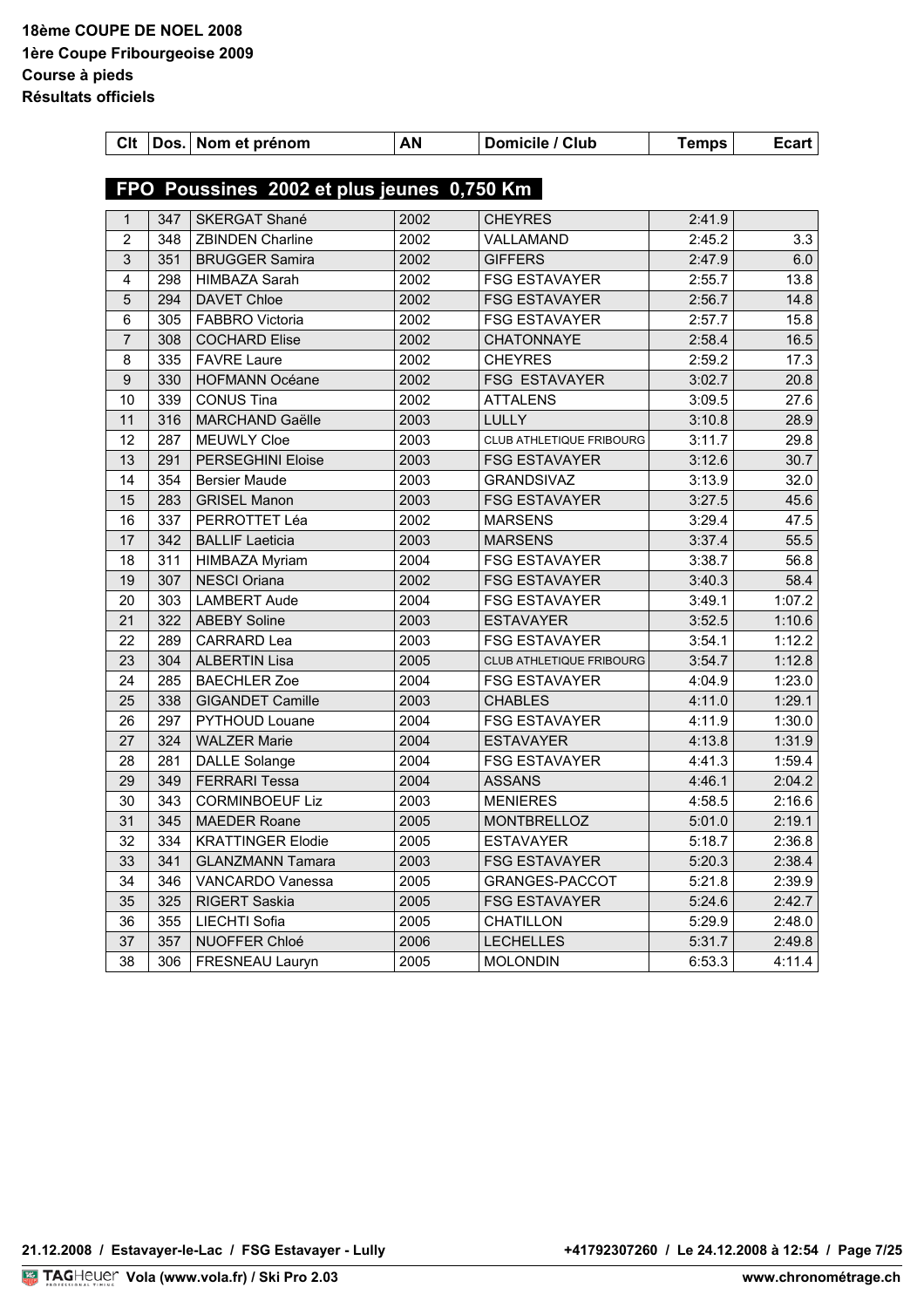| Clt            |     | Dos. Nom et prénom                        | AN   | Domicile / Club                 | <b>Temps</b> | <b>Ecart</b> |
|----------------|-----|-------------------------------------------|------|---------------------------------|--------------|--------------|
|                |     |                                           |      |                                 |              |              |
|                |     | MPO Poussins 2002 et plus jeunes 0,750 Km |      |                                 |              |              |
| 1              | 314 | <b>NAKI David</b>                         | 2002 | <b>CLUB ATHLETIQUE FRIBOURG</b> | 2:20.2       |              |
| $\overline{2}$ | 284 | <b>DUCREST Yann</b>                       | 2002 | <b>CLUB ATHLETIQUE FRIBOURG</b> | 2:25.0       | 4.8          |
| $\mathsf 3$    | 331 | <b>MONNEY Arnaud</b>                      | 2002 | <b>CA FARVAGNY</b>              | 2:30.8       | 10.6         |
| 4              | 286 | <b>HUBER Arthur</b>                       | 2002 | <b>BOLLION</b>                  | 2:32.2       | 12.0         |
| 5              | 292 | <b>HIRSCHI Alexandre</b>                  | 2002 | <b>FSG ESTAVAYER</b>            | 2:38.9       | 18.7         |
| 6              | 288 | <b>NAKI Joel</b>                          | 2004 | CLUB ATHLETIQUE FRIBOURG        | 2:43.6       | 23.4         |
| $\overline{7}$ | 296 | <b>SAN AUGUSTIN Thomas</b>                | 2002 | <b>ESTAVAYER</b>                | 2:49.0       | 28.8         |
| 8              | 312 | <b>LUGRIN Gaetan</b>                      | 2002 | <b>FSG ESTAVAYER</b>            | 2:52.9       | 32.7         |
| $9\,$          | 321 | <b>MICCO Maxime</b>                       | 2002 | FC Estavayer                    | 2:57.2       | 37.0         |
| 10             | 315 | <b>VIAL Nicolas</b>                       | 2003 | CS LE MOURET                    | 3:00.4       | 40.2         |
| 11             | 353 | <b>GLAUSER Gaspard</b>                    | 2003 | <b>ESTAVAYER</b>                | 3:01.2       | 41.0         |
| 12             | 356 | <b>PERRITAZ Thomas</b>                    | 2003 | CS LE MOURET                    | 3:02.0       | 41.8         |
| 13             | 340 | <b>BUTTY Arnaud</b>                       | 2002 | <b>ESTAVAYER</b>                | 3:04.7       | 44.5         |
| 14             | 309 | <b>MACHERET Valentin</b>                  | 2002 | <b>CS HAUTEVILLE</b>            | 3:05.5       | 45.3         |
| 15             | 329 | <b>DIETRICH Naum</b>                      | 2002 | <b>CA BELFAUX</b>               | 3:06.4       | 46.2         |
| 16             | 295 | <b>CHASTONAY Gauthier</b>                 | 2003 | VILLARS-SUR-GLANE               | 3:08.1       | 47.9         |
| 17             | 317 | <b>GHARBI Kilian</b>                      | 2003 | <b>ESTAVAYER</b>                | 3:17.9       | 57.7         |
| 18             | 333 | <b>KRATTINGER Luca</b>                    | 2002 | <b>ESTAVAYER</b>                | 3:20.6       | 1:00.4       |
| 19             | 282 | <b>WOLZ Robinson</b>                      | 2003 | CLUB ATHLETIQUE FRIBOURG        | 3:31.0       | 1:10.8       |
| 20             | 344 | <b>CATILLAZ Damien</b>                    | 2002 | <b>ESTAVAYER</b>                | 3:32.5       | 1:12.3       |
| 21             | 359 | <b>NUOFFER Florian</b>                    | 2004 | <b>LECHELLES</b>                | 3:42.3       | 1:22.1       |
| 22             | 358 | <b>NUOFFER Loïc</b>                       | 2002 | <b>LECHELLES</b>                | 3:44.8       | 1:24.6       |
| 23             | 350 | <b>BELTRAN Adrian</b>                     | 2004 | <b>ESTAVAYER</b>                | 3:45.7       | 1:25.5       |
| 24             | 302 | <b>PAUCHARD Mathias</b>                   | 2003 | <b>FSG ESTAVAYER</b>            | 3:46.9       | 1:26.7       |
| 25             | 313 | <b>CATTIN Simon</b>                       | 2003 | <b>FSG ESTAVAYER</b>            | 3:47.7       | 1:27.5       |
| 26             | 320 | <b>MICCO Alessio</b>                      | 2005 | <b>FSG ESTAVAYER</b>            | 3:56.1       | 1:35.9       |
| 27             | 328 | <b>BAECHTER Lucas</b>                     | 2004 | <b>FSG ESTAVAYER</b>            | 3:58.7       | 1:38.5       |
| 28             | 336 | <b>KOLBA Ruben</b>                        | 2004 | <b>FRIBOURG</b>                 | 4:12.1       | 1:51.9       |
| 29             | 323 | <b>WALZER Johan</b>                       | 2003 | <b>VESIN</b>                    | 4:13.2       | 1:53.0       |
| 30             | 352 | <b>MURITH Tom</b>                         | 2005 | <b>MARSENS</b>                  | 4:14.5       | 1:54.3       |
| 31             | 319 | <b>CONVERS Tanguy</b>                     | 2003 | <b>ESTAVAYER</b>                | 4:31.5       | 2:11.3       |
| 32             | 318 | NUOFFER Rémi                              | 2003 | <b>ESTAVAYER</b>                | 4:33.1       | 2:12.9       |
| 33             | 327 | <b>RENFER Mathias</b>                     | 2004 | <b>ESTAVAYER</b>                | 4:49.3       | 2:29.1       |
| 34             | 300 | <b>VERDON Simon</b>                       | 2005 | <b>FSG ESTAVAYER</b>            | 4:54.0       | 2:33.8       |
| 35             | 332 | <b>KRATTINGER Alex</b>                    | 2005 | <b>ESTAVAYER</b>                | 5:14.6       | 2:54.4       |
| 36             | 301 | <b>DELLEY Maxime</b>                      | 2005 | <b>FSG ESTAVAYER</b>            | 5:27.4       | 3:07.2       |
| 37             | 310 | <b>GRANDGIRARD Maxime</b>                 | 2005 | <b>FSG ESTAVAYER</b>            | 5:42.4       | 3:22.2       |
| 38             | 299 | DAFFLON Maxime                            | 2005 | <b>FSG ESTAVAYER</b>            | 6:05.9       | 3:45.7       |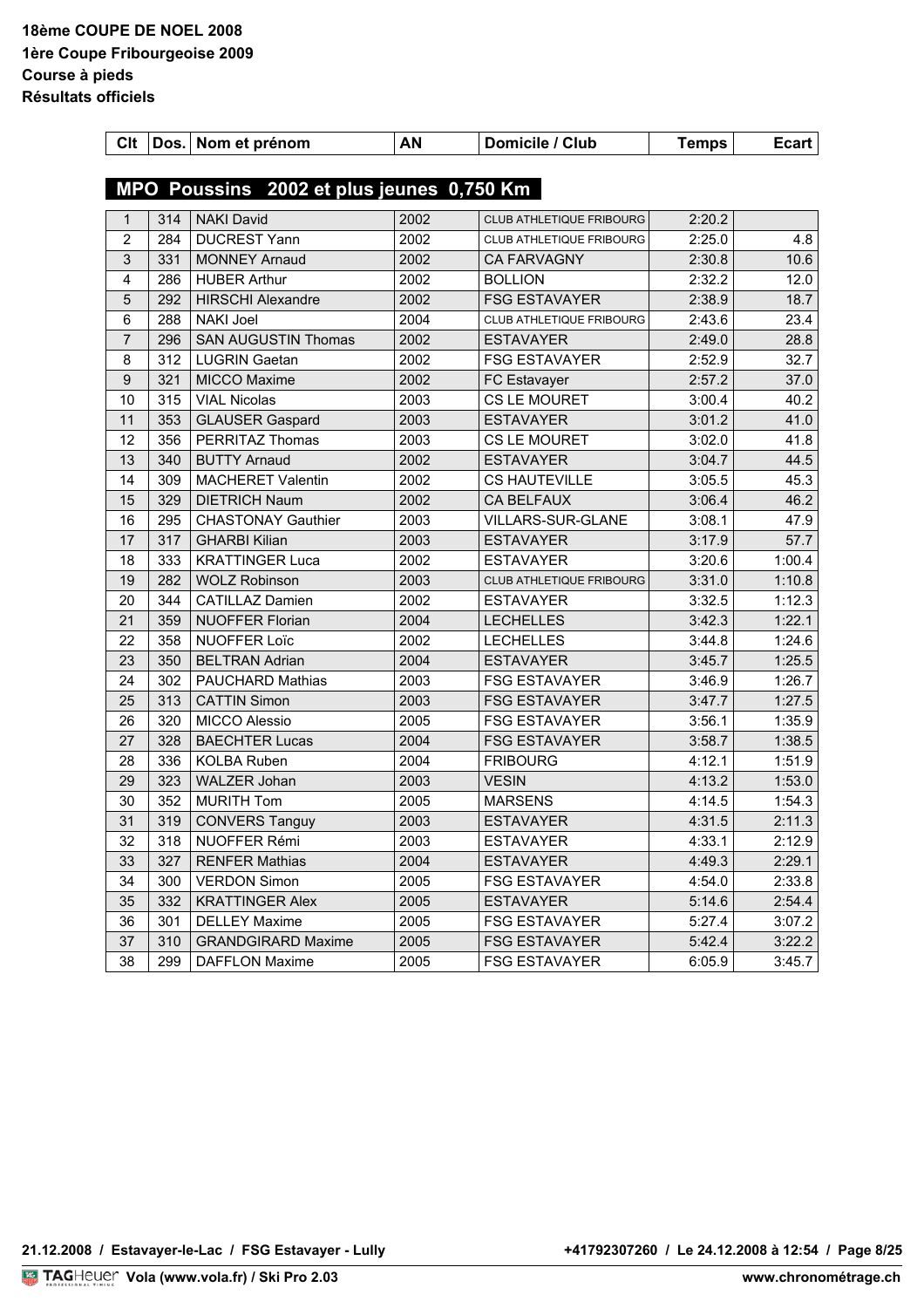| $\mathbf{C}$ | 201 | Nom et prénom | AN | Club<br>11e | ™ns ∶ |  |
|--------------|-----|---------------|----|-------------|-------|--|
|              |     |               |    |             |       |  |

## **FCB Cadettes B 1993 - 1994 3 Km**

|   | 402 | <b>DUCOMMUN Cléo</b>     | 1993 | LAUSANNE-SPORTS ATHLETISME | 11:01.4 |        |
|---|-----|--------------------------|------|----------------------------|---------|--------|
| っ | 381 | <b>KRATTINGER Olivia</b> | 1994 | <b>TSV DUDINGEN</b>        | 11:04.8 | 3.4    |
| 3 | 878 | <b>CURCHOD Emanuelle</b> | 1994 | <b>USY</b>                 | 11:29.2 | 27.8   |
| Δ | 404 | <b>FRAGNIERE</b> Jessica | 1993 | <b>SA BULLE</b>            | 11:48.6 | 47.2   |
| 5 | 394 | <b>MARMY Delphine</b>    | 1993 | l FSG ESTAVAYER            | 12:32.9 | 1:31.5 |
| 6 | 392 | <b>BEAUD Lisa</b>        | 1994 | <b>CS NEIRIVUE</b>         | 13:37.7 | 2:36.3 |
|   | 396 | <b>BULLIARD Camille</b>  | 1994 | CA BELFAUX                 | 14:03.4 | 3:02.0 |

21.12.2008 / Estavayer-le-Lac / FSG Estavayer - Lully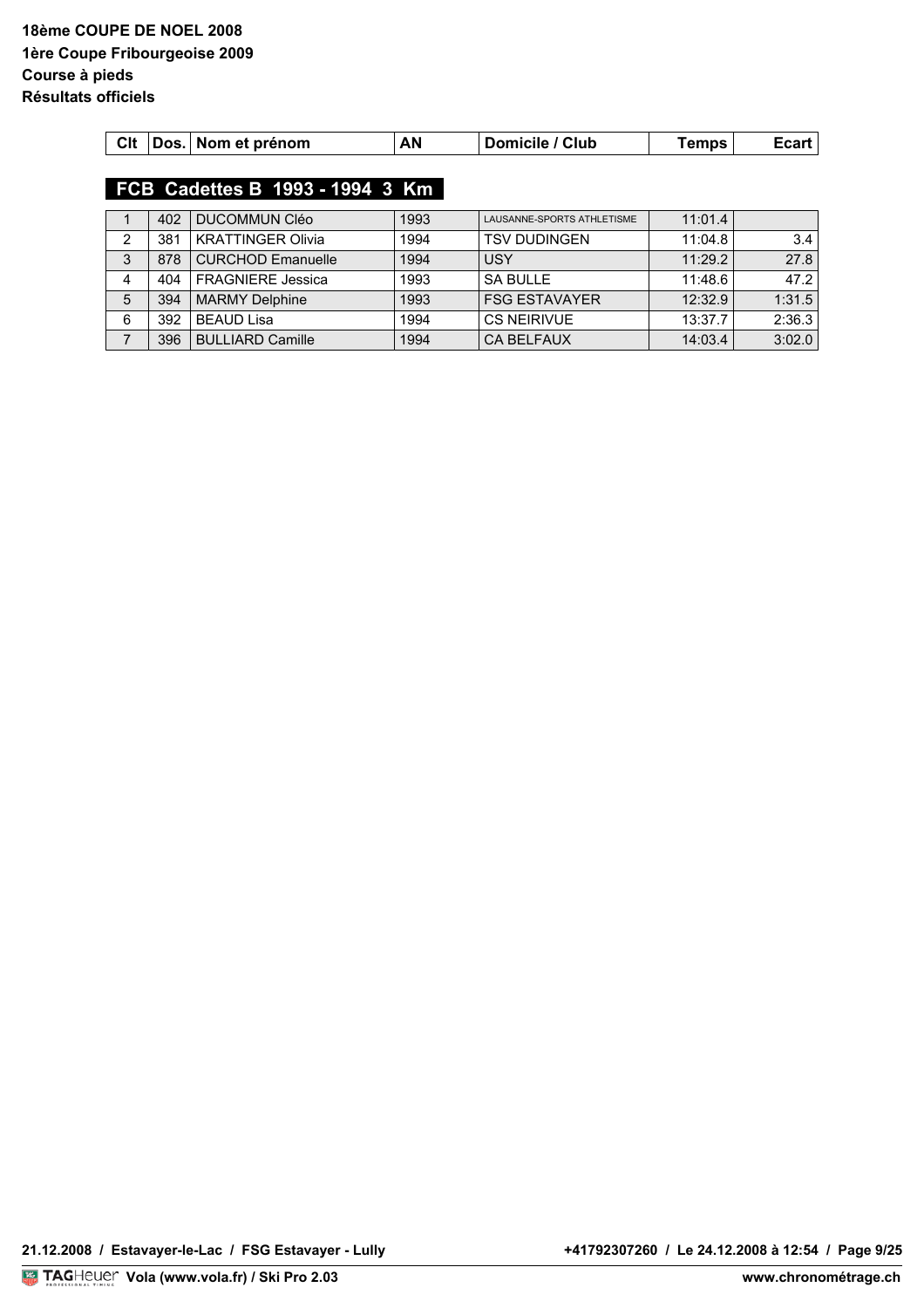| Clt<br>Nom et prénom | ۹Ν | Club<br>. III A |  |  |
|----------------------|----|-----------------|--|--|
|----------------------|----|-----------------|--|--|

## **MCB Cadets B 1993 - 1994 3 Km**

|   | 398 | <b>MONNEY Guillaume</b>  | 1993 | <b>MARLY</b>                   | 9:30.7  |        |
|---|-----|--------------------------|------|--------------------------------|---------|--------|
| 2 | 407 | <b>CALDERON Solal</b>    | 1993 | <b>CHP GENEVE</b>              | 9:53.7  | 23.0   |
| 3 | 391 | <b>CARREL Julien</b>     | 1994 | C.A.MARLY                      | 10:27.4 | 56.7   |
| 4 | 388 | <b>ANTUNES Dany</b>      | 1994 | <b>FSG ESTAVAYER</b>           | 10:34.6 | 1:03.9 |
| 5 | 399 | <b>BERSIER Loïc</b>      | 1993 | <b>GRANDSIVAZ</b>              | 10:46.7 | 1:16.0 |
| 6 | 386 | <b>BARCELOS Vinicius</b> | 1993 | <b>FSG ESTAVAYER</b>           | 10:59.1 | 1:28.4 |
| 7 | 387 | <b>GUDEL Yannis</b>      | 1994 | <b>FSG COURTEPIN-COURTAMAN</b> | 11:03.4 | 1:32.7 |
| 8 | 403 | <b>CACHIN Lionel</b>     | 1994 | <b>FSG YVONAND</b>             | 11:14.0 | 1:43.3 |
| 9 | 397 | LUTAJ Jonathan           | 1994 | <b>ESTAVAYER</b>               | 14:58.8 | 5:28.1 |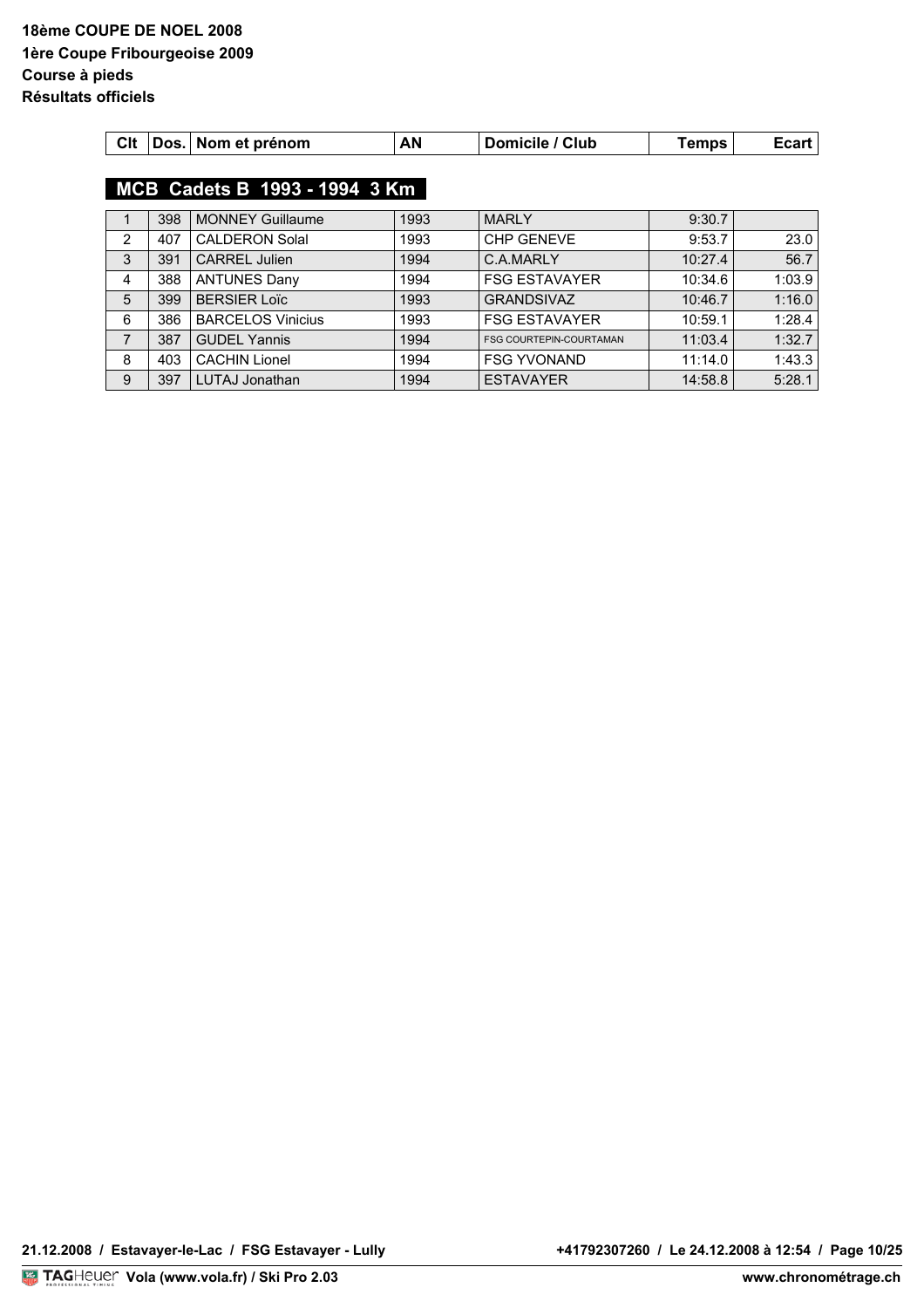|  | ∣ Clt │Dos.│Nom et prénom | ΑN | Domicile / Club | Temps . | <b>Ecart</b> |
|--|---------------------------|----|-----------------|---------|--------------|
|  |                           |    |                 |         |              |

## **MCA Cadets A 1991 - 1992 3 Km**

|          | 389 | 1991<br>Frederic<br>R'<br>JI ¬I ¬I             | 1992 | <b>JDINGEN</b><br>л<br>$\sqrt{ }$ | $Q \cdot 1R$ $\Lambda$<br>Y. 10.4 |                 |
|----------|-----|------------------------------------------------|------|-----------------------------------|-----------------------------------|-----------------|
| <u>_</u> | 382 | $\mathbf{K}^{\prime}$<br>Florian<br>.AF'<br>IN | 1992 | MARL<br>$\mathcal{L}$ .           | 0.357<br>ອ.ບບ.≀                   | $\sim$<br>ں. ا، |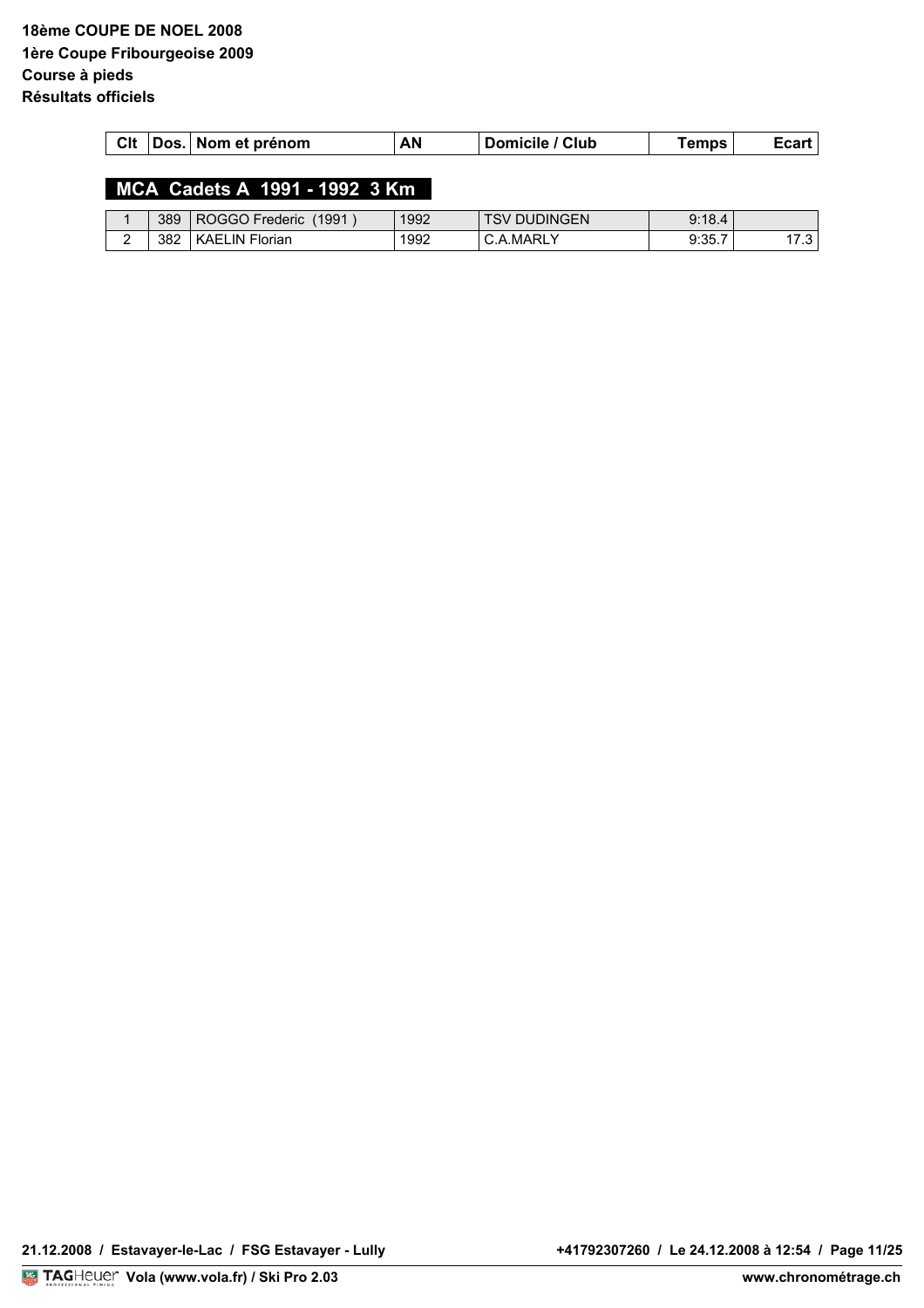|  | Clt |  | Nom et prénom | ΑN | Club<br>ם וי | emns |  |
|--|-----|--|---------------|----|--------------|------|--|
|--|-----|--|---------------|----|--------------|------|--|

## **FP Dames populaires 3 Km**

|   | 400 | <b>ANSERMET Nicole</b>     | 89 | <b>MONTBRELLOZ</b>   | 11:45.3 |        |
|---|-----|----------------------------|----|----------------------|---------|--------|
|   | 524 | <b>JAUNIN Josiane</b>      | 73 | YVFRDON              | 12:55.3 | 1:10.0 |
| 3 | 405 | <b>COMBREMONT Séverine</b> | 86 | <b>MENIFRES</b>      | 13:18.6 | 1:33.3 |
|   | 384 | PAUCHARD Isabelle          | 70 | <b>FSG ESTAVAYER</b> | 13:22.9 | 1:37.6 |
| 5 | 401 | ANSERMET Anne              | 89 | MONTBRELLOZ          | 14:19.4 | 2:34.1 |
| 6 | 395 | MOLLEYRES Joëlle           | 82 | <b>VBC ESTAVAYER</b> | 14:33.3 | 2:48.0 |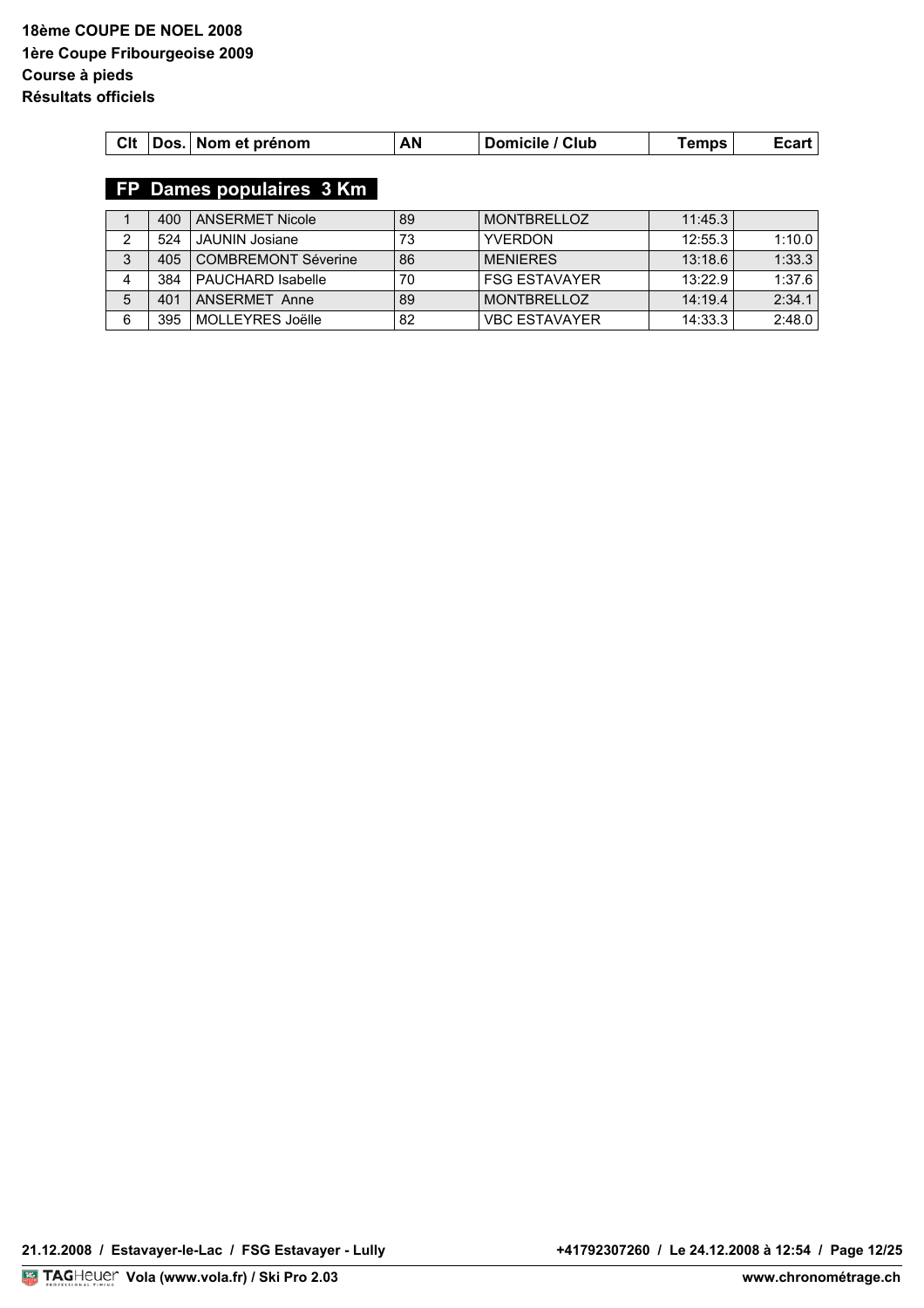| <b>Clt</b>     |     | Dos. Nom et prénom           | AN | Domicile / Club                 | <b>Temps</b> | <b>Ecart</b> |
|----------------|-----|------------------------------|----|---------------------------------|--------------|--------------|
|                |     |                              |    |                                 |              |              |
|                |     | MP Messieurs populaires 5 Km |    |                                 |              |              |
| $\mathbf{1}$   | 513 | LEUENBERGER Stefanjg         | 74 | HUTTWILL/KRAFTWERK RENNTEAM     | 16:13.9      |              |
| $\overline{2}$ | 536 | <b>MONNEY Christian</b>      | 65 | <b>CYCLES PACHE ROSE</b>        | 16:26.6      | 12.7         |
| $\mathsf 3$    | 525 | <b>JAUNIN Nicolas</b>        | 68 | <b>CEP CORTAILLOD</b>           | 16:38.6      | 24.7         |
| 4              | 554 | <b>CORMINBOEUF Gilles</b>    | 76 | <b>FRIBOURG</b>                 | 17:32.2      | 1:18.3       |
| 5              | 557 | <b>BLASER Christian</b>      | 62 | <b>SAVIGNY</b>                  | 17:37.2      | 1:23.3       |
| 6              | 566 | <b>GEINOZ Nicolas</b>        | 87 | <b>SA BULLE</b>                 | 17:39.8      | 1:25.9       |
| $\overline{7}$ | 522 | PYTHOUD Vincent              | 85 | FC ESTAVAYER                    | 18:07.7      | 1:53.8       |
| 8              | 471 | <b>GUDEL Roland</b>          | 66 | FSG COURTEPIN-COURTAMAN         | 18:11.1      | 1:57.2       |
| 9              | 508 | <b>WOBMANN Julien</b>        | 85 | <b>CLUB ATHLETIQUE FRIBOURG</b> | 18:21.1      | 2:07.2       |
| 10             | 533 | <b>BERSIER Jean-Daniel</b>   | 69 | <b>GRANDSIVAZ</b>               | 18:41.5      | 2:27.6       |
| 11             | 563 | <b>TERRAPON Samuel</b>       | 80 | <b>ESSERT</b>                   | 18:42.9      | 2:29.0       |
| 12             | 526 | <b>SCHORNOZ Beat</b>         | 73 | <b>CA BELFAUX</b>               | 19:11.9      | 2:58.0       |
| 13             | 572 | <b>PURY Marc</b>             | 70 | <b>ESTAVAYER</b>                | 19:20.7      | 3:06.8       |
| 14             | 751 | <b>YERLY Christian</b>       | 57 | <b>CA ROSE</b>                  | 19:29.0      | 3:15.1       |
| 15             | 571 | PRADERVAND Jérôme            | 77 | <b>ESTAVAYER</b>                | 19:29.5      | 3:15.6       |
| 16             | 461 | FANKHAUSER Christoph         | 69 | HASLE-RUEGSAU                   | 19:30.3      | 3:16.4       |
| 17             | 602 | <b>CHAMBRE Thierry</b>       | 74 | CAB                             | 19:46.9      | 3:33.0       |
| 18             | 523 | <b>FRAUENKNECHT Patrick</b>  | 88 | <b>ESTAVAYER</b>                | 19:52.2      | 3:38.3       |
| 19             | 519 | <b>RENFER Stefan</b>         | 71 | <b>Club Aviron Estavayer</b>    | 19:55.4      | 3:41.5       |
| 20             | 576 | <b>CALDERON Manuel</b>       | 53 | <b>PARPADOS</b>                 | 19:57.0      | 3:43.1       |
| 21             | 530 | <b>BRASEY Pierre</b>         | 71 | <b>FONT</b>                     | 20:04.0      | 3:50.1       |
| 22             | 558 | <b>CARRARD Laurent</b>       | 75 | <b>AVANCHES</b>                 | 20:21.4      | 4:07.5       |
| 23             | 546 | <b>ZUCCOLI Jean-Michel</b>   | 74 | <b>FSG ESTAVAYER</b>            | 20:25.6      | 4:11.7       |
| 24             | 529 | <b>CORMINBOEUF Denis</b>     | 75 | <b>MENIERES</b>                 | 20:33.8      | 4:19.9       |
| 25             | 555 | NICOLET Régis                | 80 | <b>MENIERES</b>                 | 20:34.7      | 4:20.8       |
| 26             | 528 | <b>DALLE Pierre-Alain</b>    | 60 | <b>ESTAVAYER</b>                | 20:51.5      | 4:37.6       |
| 27             | 752 | <b>CLEMENT Jean-François</b> | 56 | <b>CA ROSE</b>                  | 20:56.8      | 4:42.9       |
| 28             | 534 | <b>ANSERMET Pascal</b>       | 62 | <b>MONTBRELLOZ</b>              | 21:14.8      | 5:00.9       |
| 29             | 551 | <b>BUTTY Romain</b>          | 89 | <b>MATRAN</b>                   | 21:18.5      | 5:04.6       |
| 30             | 567 | <b>PAUCHARD Christian</b>    | 77 | <b>BUSSY</b>                    | 21:26.2      | 5:12.3       |
| 31             | 560 | <b>VOLERY Jean-Pierre</b>    | 55 | <b>BOURGUILLON</b>              | 21:33.3      | 5:19.4       |
| 32             | 503 | <b>GENOUD Patrick</b>        | 69 | CHATEL-ST-DENIS                 | 21:37.9      | 5:24.0       |
| 33             | 562 | LOSEY Jean-Marc              | 71 | <b>MURIST</b>                   | 21:48.1      | 5:34.2       |
| 34             | 541 | PUGIN Jonathan               | 82 | <b>ESTAVAYER</b>                | 22:41.4      | 6:27.5       |
| 35             | 578 | <b>RAPIN Patrick</b>         | 74 | <b>GRANDCOUR</b>                | 22:51.8      | 6:37.9       |
| 36             | 573 | <b>IGLOSIAS François</b>     | 66 | <b>CUGY</b>                     | 23:05.0      | 6:51.1       |
| 37             | 569 | BONDALLAZ Jean-Michel        | 51 | <b>ESTAVAYER</b>                | 23:54.0      | 7:40.1       |
| 38             | 570 | <b>GOILLARD David</b>        | 72 | <b>ESTAVAYER</b>                | 23:55.1      | 7:41.2       |
| 39             | 544 | <b>GOLAY Serge</b>           | 80 | <b>ESSERT</b>                   | 24:56.3      | 8:42.4       |
| 40             | 482 | <b>LAMBERT Romain</b>        | 62 | <b>FSG ESTAVAYER</b>            | 24:56.8      | 8:42.9       |
| 41             | 547 | <b>BRAUN Raymand</b>         | 61 | FSG ESTAVAYER                   | 24:57.3      | 8:43.4       |
| 42             | 454 | <b>HUGUELET Roland</b>       | 54 | PRO CYCLES SCHTROUMPFS TEAM     | 25:09.9      | 8:56.0       |
| 43             | 476 | <b>MARMIER Stephane</b>      | 75 | PRO CYCLES SCHTROUMPFS TEAM     | 25:10.8      | 8:56.9       |
| 44             | 479 | FIVAZ Jean-Luc               | 71 | PRO CYCLES SCHTROUMPFS TEAM     | 25:11.7      | 8:57.8       |
| 45             | 463 | <b>PILLONEL Gustave</b>      | 64 | PRO CYCLES SCHTROUMPFS TEAM     | 25:12.9      | 8:59.0       |
| 46             | 486 | <b>SCHALLER Cedric</b>       | 74 | PRO CYCLES SCHTROUMPFS TEAM     | 25:14.0      | 9:00.1       |
| 47             | 575 | <b>JAGGI YVES</b>            | 46 | <b>GENEVE</b>                   | 25:46.4      | 9:32.5       |
| 48             | 520 | <b>CONUS Pierre-Alain</b>    | 57 | <b>ATTALENS</b>                 | 26:30.1      | 10:16.2      |
| 49             | 517 | <b>GHARBI Kamel</b>          | 73 | <b>ESTAVAYER</b>                | 26:58.0      | 10:44.1      |
| 50             | 518 | <b>GHARBI Karim</b>          | 65 | <b>ESTAVAYER</b>                | 26:58.6      | 10:44.7      |

21.12.2008 / Estavayer-le-Lac / FSG Estavayer - Lully

+41792307260 / Le 24.12.2008 à 12:54 / Page 13/25<br>www.chronométrage.ch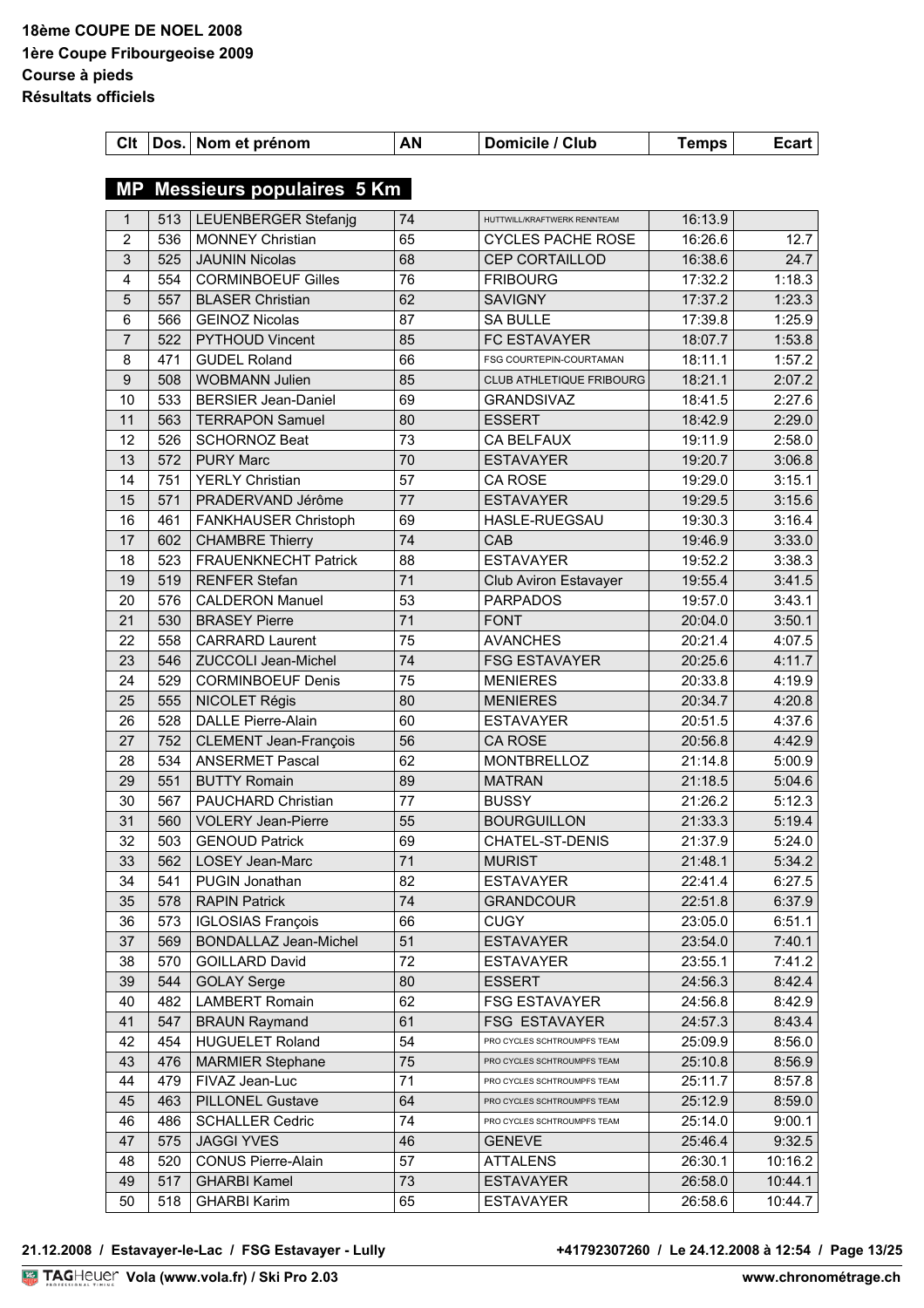| Clt |      | ⊺Dos. ∣ Nom et prénom    | ΑN | Domicile / Club | Temps   | Ecart $ $ |
|-----|------|--------------------------|----|-----------------|---------|-----------|
|     |      |                          |    |                 |         |           |
| 51  | 587  | <b>CHATAGNY BERTRAND</b> | 51 | CA ROSE         | 27:10.4 | 10:56.5   |
| 52  | -537 | <b>FREI</b> Werner       | 53 | ' SC AUEN       | 36:08.7 | 19:54.8   |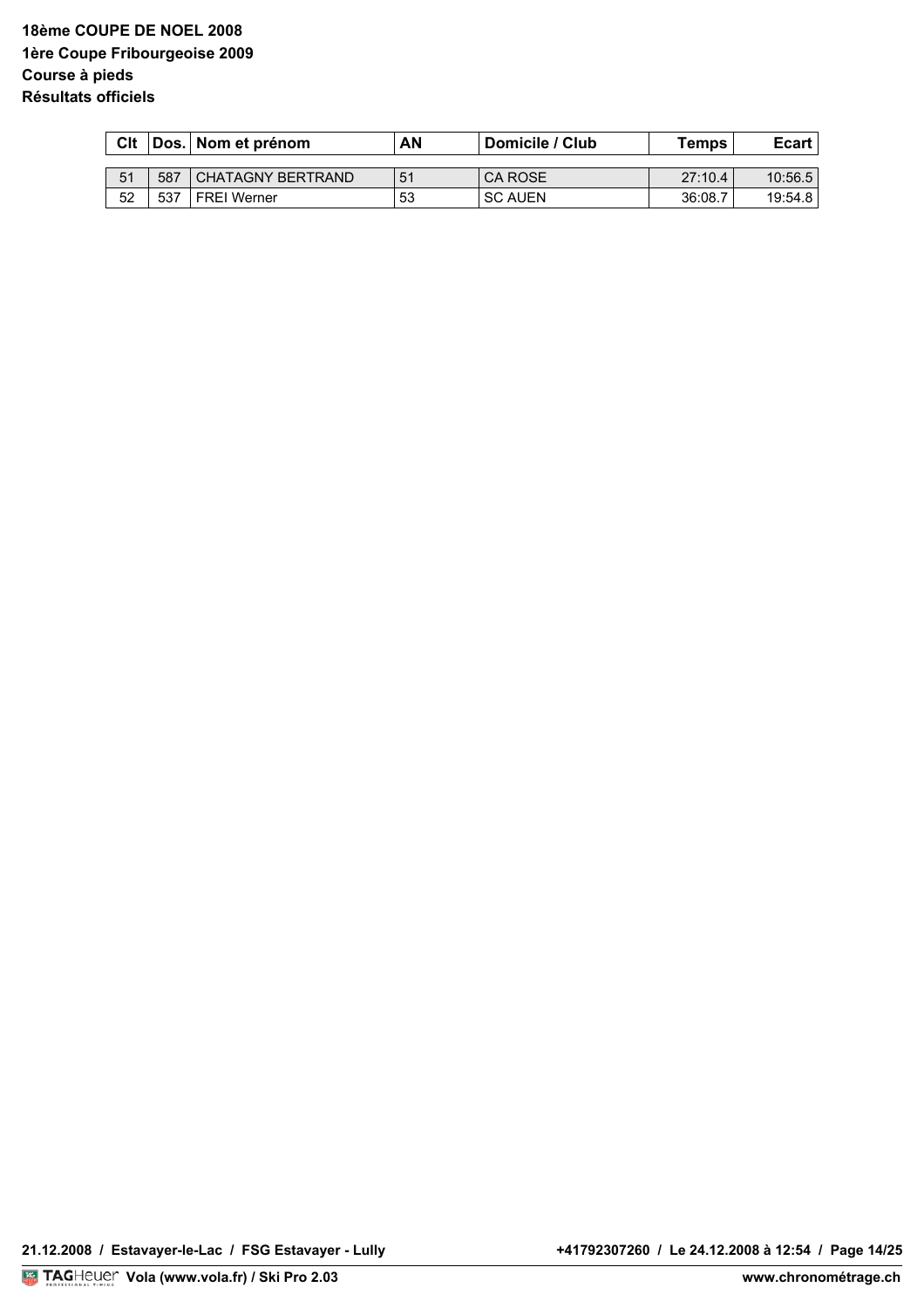| Clt<br>AN<br>∣ Nom et prénom<br>Club<br>. |  |
|-------------------------------------------|--|
|-------------------------------------------|--|

## **M19 Messieurs Juniors 1990 - 1991 5 Km**

|                | 466 | <b>SCHALLER Laurent</b>    | 1990 | <b>TSV DUDINGEN</b>    | 15:12.1 |        |
|----------------|-----|----------------------------|------|------------------------|---------|--------|
| $\overline{2}$ | 579 | <b>DEMIERRE Stéphane</b>   | 1990 | <b>CARC ROMONT</b>     | 15:37.9 | 25.8   |
| 3              | 483 | <b>REMY Raphael</b>        | 1991 | <b>TSV RECHTHALTEN</b> | 16:34.8 | 1:22.7 |
| 4              | 475 | <b>KOSTINGER Jan</b>       | 1990 | <b>TSV RECHTHALTEN</b> | 17:52.7 | 2:40.6 |
| 5              | 487 | <b>SCHNEUWLY Alexandre</b> | 1990 | <b>LAT SENSE</b>       | 18:44.2 | 3:32.1 |
| 6              | 601 | <b>MAGNIN Antoine</b>      | 1991 | <b>CAFG</b>            | 18:44.8 | 3:32.7 |
| 7              | 550 | <b>CORTHESY Michaël</b>    | 1991 | <b>DONATYRE</b>        | 19:38.9 | 4:26.8 |
| 8              | 582 | <b>VOILLAT Régis</b>       | 1990 | <b>CA BELFAUX</b>      | 19:49.7 | 4:37.6 |
| 9              | 453 | <b>STRITT Laurent</b>      | 1990 | <b>LAT SENSE</b>       | 20:02.7 | 4:50.6 |
| 10             | 598 | PYTHON Kevin               | 1990 | <b>ACP MATRAN</b>      | 21:08.7 | 5:56.6 |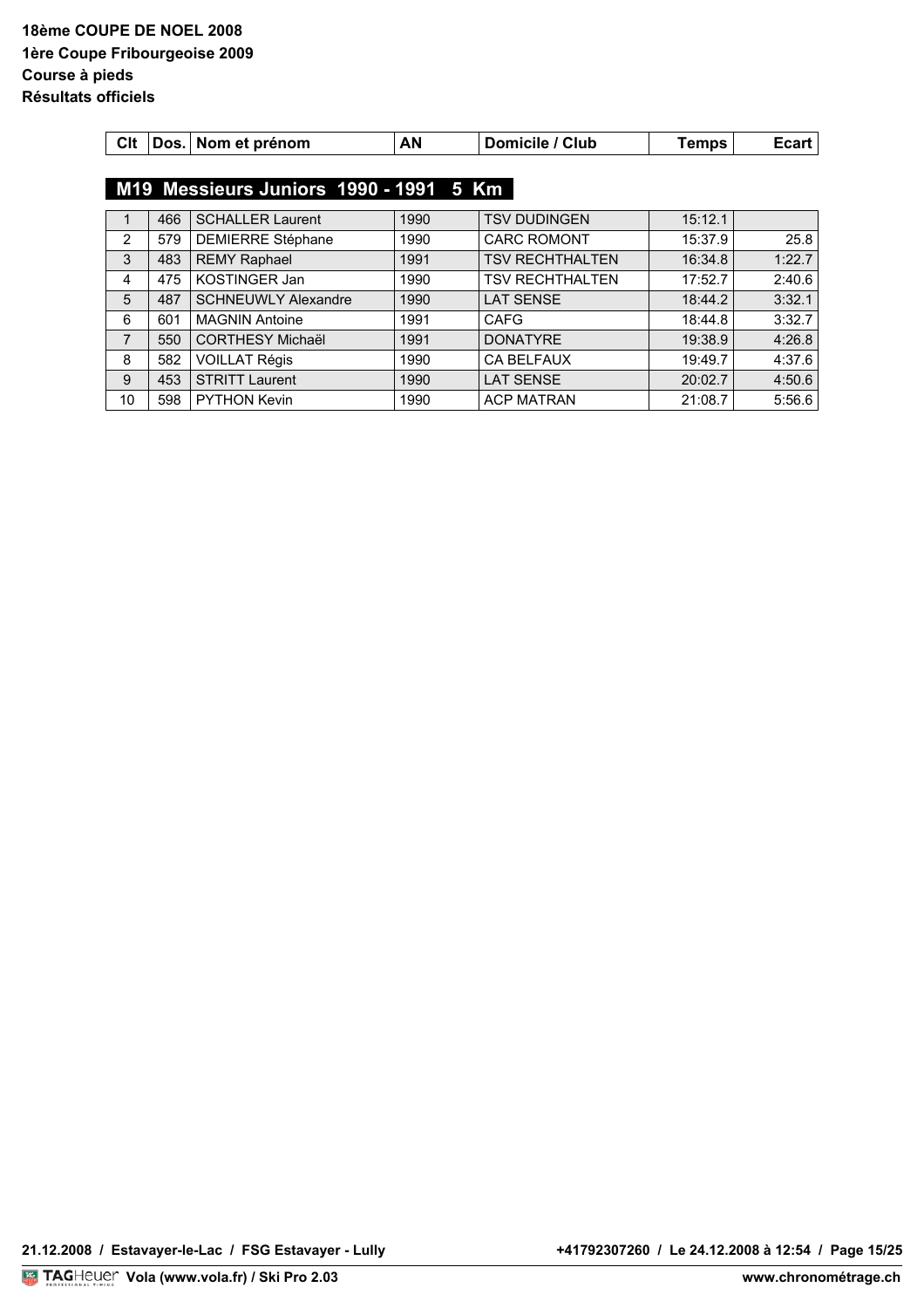| $\mathbf{C}$<br>∶prénom<br>Nom et | ΑN | CluL<br>. | mnc |  |
|-----------------------------------|----|-----------|-----|--|
|-----------------------------------|----|-----------|-----|--|

## **F19 Dames Juniors 1990 - 1991 5 Km**

|                | 491 | <b>BOSCHUNG Joelle</b>    | 1991 | <b>TSV DUDINGEN</b>       | 18:47.8 |        |
|----------------|-----|---------------------------|------|---------------------------|---------|--------|
| $\overline{2}$ | 599 | <b>BERGER Tamara</b>      | 1990 | SPORT ET NEIGE PONTARLIER | 19:51.4 | 1:03.6 |
| 3              | 514 | ZAHNO Fabienne (1993)     | 1991 | <b>TSV RECHTHALTEN</b>    | 20:22.6 | 1:34.8 |
| 4              | 507 | <b>JOYE Celine</b>        | 1991 | CA BELFAUX                | 21:30.9 | 2:43.1 |
| 5              | 580 | <b>BETTICHER Ramona</b>   | 1990 | <b>TSV RECHTHALTEN</b>    | 22:18.4 | 3:30.6 |
| 6              | 469 | HAGEN Laura (1994)        | 1991 | <b>TSV RECHTHALTEN</b>    | 23:01.2 | 4:13.4 |
| 7              | 538 | <b>KLAUS Daniela</b>      | 1991 | <b>TSV RECHTHALTEN</b>    | 23:32.0 | 4:44.2 |
| 8              | 535 | <b>TINGUELY Ghislaine</b> | 1990 | CA BELFAUX                | 24:06.2 | 5:18.4 |
| 9              | 383 | ANDREY Carole (1991)      | 1990 | <b>MATRAN</b>             | 24:36.1 | 5:48.3 |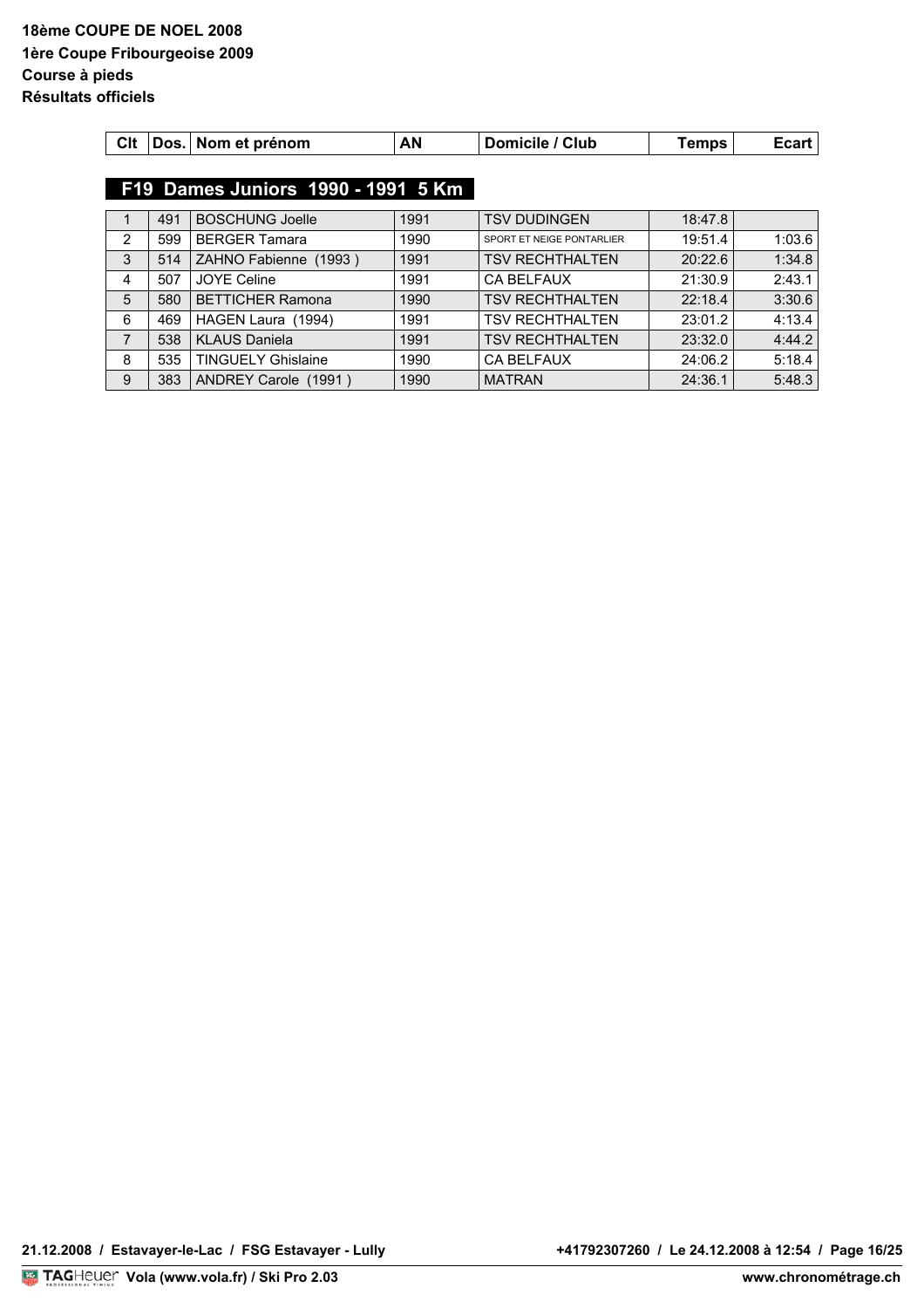| <b>Clt</b>     |     | Dos. Nom et prénom               | AN   | Domicile / Club          | <b>Temps</b> | <b>Ecart</b> |
|----------------|-----|----------------------------------|------|--------------------------|--------------|--------------|
|                |     |                                  |      |                          |              |              |
|                |     | F20 Dames 1 1970 - 1989 5 Km     |      |                          |              |              |
| $\mathbf{1}$   | 540 | ZAHNO Regula                     | 1971 | <b>TV BOSINGEN</b>       | 16:24.0      |              |
| $\overline{2}$ | 589 | <b>CLEMENT Sandrine</b>          | 1975 | <b>SA BULLE</b>          | 16:56.6      | 32.6         |
| 3              | 543 | <b>GROSSRIEDER Monique</b>       | 1975 | BV DUDINGEN MAHU         | 17:06.6      | 42.6         |
| 4              | 532 | MONNEY Stéphanie                 | 1970 | <b>CAG FARVAGNY</b>      | 17:43.0      | 1:19.0       |
| 5              | 561 | <b>PILLER Isabelle</b>           | 1971 | <b>CA BELFAUX</b>        | 17:55.5      | 1:31.5       |
| 6              | 494 | <b>BURGISSER Nicole</b>          | 1983 | <b>LAT SENSE</b>         | 18:19.3      | 1:55.3       |
| $\overline{7}$ | 504 | RIEDO Inge                       | 1978 | <b>TSV DUDINGEN MAHU</b> | 18:27.3      | 2:03.3       |
| 8              | 545 | <b>BERSET NUOFFER Christiane</b> | 1973 | <b>CA BELFAUX</b>        | 18:55.2      | 2:31.2       |
| 9              | 568 | <b>SCHOUWEY Karine</b>           | 1980 | <b>CAG FARVAGNY</b>      | 18:59.7      | 2:35.7       |
| 10             | 473 | <b>DUBEY Marianne</b>            | 1970 | <b>VESIN</b>             | 19:10.5      | 2:46.5       |
| 11             | 498 | <b>DUTOIT Virginie</b>           | 1982 | <b>CARC ROMONT</b>       | 19:26.4      | 3:02.4       |
| 12             | 467 | <b>ZUMWALD Judith</b>            | 1974 | <b>LAT SENSE</b>         | 19:31.1      | 3:07.1       |
| 13             | 492 | <b>BUCHS Rachel</b>              | 1989 | <b>LAT SENSE</b>         | 19:32.9      | 3:08.9       |
| 14             | 499 | PILLONEL Sylvie                  | 1972 | A TRAVERS CUGY           | 20:18.3      | 3:54.3       |
| 15             | 527 | <b>SCHORNOZ Sandrine</b>         | 1972 | <b>CA BELFAUX</b>        | 20:31.2      | 4:07.2       |
| 16             | 457 | <b>BODENMANN Katrin</b>          | 1976 | <b>TV BOSINGEN</b>       | 21:54.7      | 5:30.7       |
| 17             | 406 | <b>ROTZETTER Mireille</b>        | 1986 | <b>LAT SENSE</b>         | 22:26.2      | 6:02.2       |
| 18             | 564 | <b>BOSSY Céline</b>              | 1979 | CA BELFAUX               | 23:00.5      | 6:36.5       |
| 19             | 497 | <b>MORY Geraldine</b>            | 1978 | <b>ACPM MATRAN</b>       | 23:03.5      | 6:39.5       |
| 20             | 553 | <b>GRAND Marion</b>              | 1974 | <b>CA FARVAGNY</b>       | 23:10.9      | 6:46.9       |
| 21             | 468 | <b>SCHURCH Corinna</b>           | 1976 | <b>TV BOSINGEN</b>       | 23:43.1      | 7:19.1       |
| 22             | 501 | <b>COCHARD Chantal</b>           | 1970 | <b>CHATONNAYE</b>        | 24:00.4      | 7:36.4       |
| 23             | 477 | <b>DAGUET Marie-Madeleine</b>    | 1989 | VILLARS-SUR-GLANE        | 24:06.8      | 7:42.8       |
| 24             | 488 | <b>BRODARD Justine</b>           | 1988 | VILLARS-SUR-GLANE        | 24:07.9      | 7:43.9       |
| 25             | 597 | <b>SELMI Sara</b>                | 1977 | <b>ACPM MATRAN</b>       | 24:09.8      | 7:45.8       |
| 26             | 594 | <b>MORY Sandra</b>               | 1974 | <b>ACP MATRAN</b>        | 25:32.4      | 9:08.4       |
| 27             | 588 | <b>POPPITI Silvia</b>            | 1973 | <b>TSV DUDINGEN</b>      | 25:34.6      | 9:10.6       |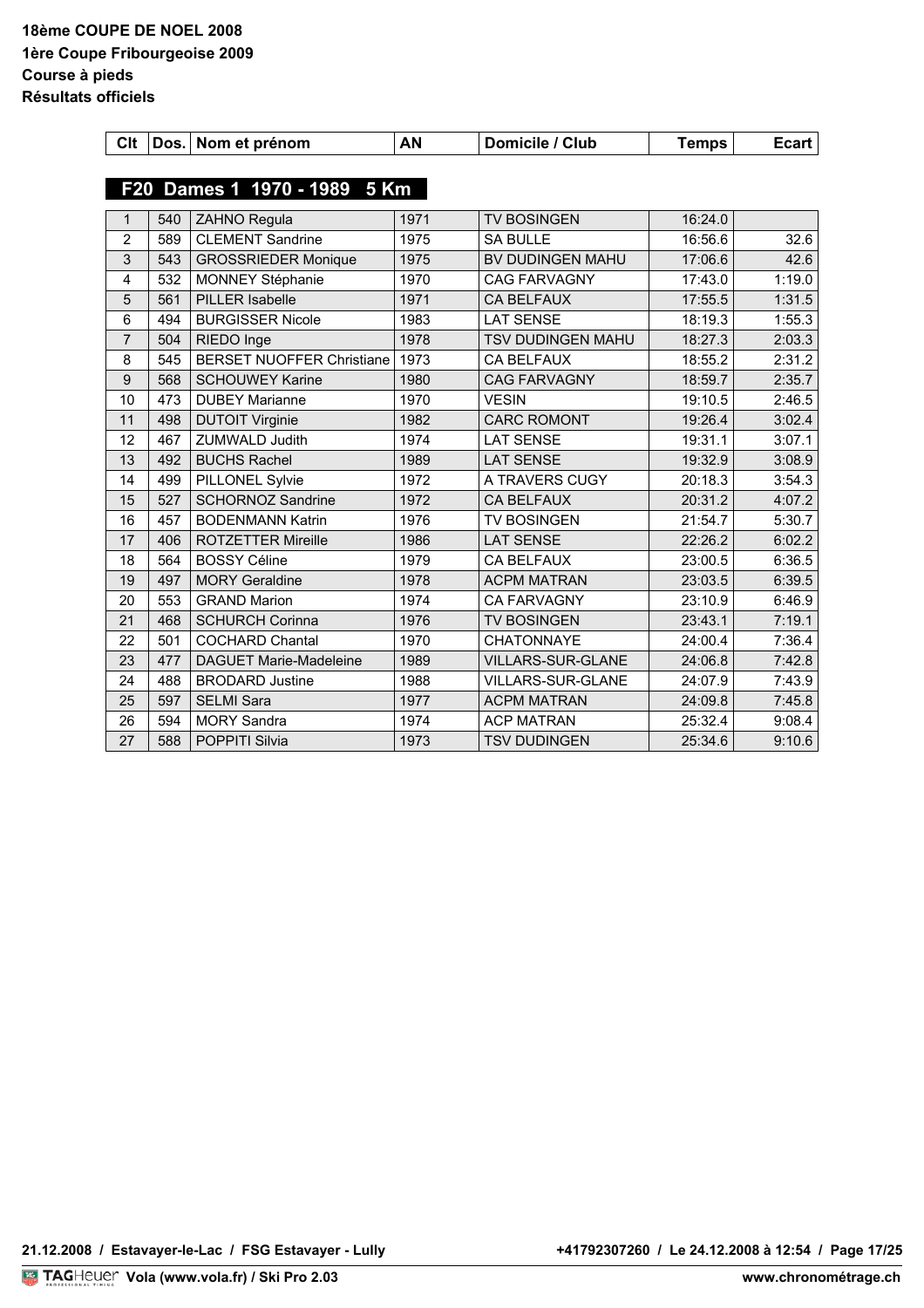| <b>Clt</b>     |     | Dos. Nom et prénom               | AN   | Domicile / Club              | <b>Temps</b> | <b>Ecart</b> |
|----------------|-----|----------------------------------|------|------------------------------|--------------|--------------|
|                |     |                                  |      |                              |              |              |
|                |     | F40 Dames 2 1960 - 1969 5 Km     |      |                              |              |              |
| $\mathbf{1}$   | 595 | <b>DELPEDRO Lucilia</b>          | 1962 | CAB                          | 17:55.0      |              |
| $\overline{2}$ | 521 | <b>MARMY CONUS Nelly</b>         | 1965 | <b>CARC ROMONT</b>           | 17:58.8      | 3.8          |
| 3              | 472 | <b>JOYE Karine</b>               | 1969 | <b>CARC ROMONT</b>           | 18:20.0      | 25.0         |
| 4              | 485 | <b>RAEMY Cornelia</b>            | 1967 | <b>TV BOSINGEN</b>           | 18:50.9      | 55.9         |
| 5              | 556 | <b>BLASER Anne-Lise</b>          | 1962 | <b>STADE GENEVE</b>          | 18:53.6      | 58.6         |
| $6\phantom{1}$ | 581 | <b>DUC Christine</b>             | 1964 | <b>CARC ROMONT</b>           | 19:15.8      | 1:20.8       |
| $\overline{7}$ | 577 | <b>ETNI Helena</b>               | 1960 | <b>TV BOSINGEN</b>           | 19:24.4      | 1:29.4       |
| 8              | 593 | <b>FRAGNIERE Ursula</b>          | 1968 | <b>CS MARSENS</b>            | 19:28.0      | 1:33.0       |
| 9              | 464 | <b>FRUTIGER Lisa</b>             | 1963 | <b>GERBERSPORT</b>           | 19:38.4      | 1:43.4       |
| 10             | 511 | <b>RUMO Liliane</b>              | 1960 | <b>LAT SENSE</b>             | 19:48.0      | 1:53.0       |
| 11             | 459 | <b>BURRI Esther</b>              | 1964 | <b>TSV HEITENRIED</b>        | 19:50.5      | 1:55.5       |
| 12             | 549 | <b>CHIQUET Myriam</b>            | 1963 | <b>TSV RECHTHALTEN</b>       | 19:59.8      | 2:04.8       |
| 13             | 489 | <b>AEBISCHER Marie-Madeleine</b> | 1965 | <b>TSV HEITENRIED</b>        | 20:07.0      | 2:12.0       |
| 14             | 738 | <b>TORCHE Anne-Marie</b>         | 1961 | <b>CAG FARVAGNY</b>          | 20:26.7      | 2:31.7       |
| 15             | 542 | <b>TERRAPON Georgette</b>        | 1961 | CS VALLEE DU FLON            | 20:29.6      | 2:34.6       |
| 16             | 512 | <b>DELACOUR Veronique</b>        | 1966 | A TRAVERS CUGY               | 20:52.9      | 2:57.9       |
| 17             | 451 | <b>ZURKINDEN Susanne</b>         | 1965 | <b>LAT SENSE</b>             | 21:04.6      | 3:09.6       |
| 18             | 548 | <b>REY Marguerite</b>            | 1963 | <b>SC BROYARD</b>            | 21:29.4      | 3:34.4       |
| 19             | 505 | <b>OCHIENG PERNET Awilo</b>      | 1965 | <b>CA BELFAUX</b>            | 21:35.0      | 3:40.0       |
| 20             | 559 | <b>REBER Christine</b>           | 1964 | TV BOSINGEN                  | 21:35.9      | 3:40.9       |
| 21             | 552 | <b>BUTTY Marie-Jeanne</b>        | 1963 | <b>MATRAN</b>                | 21:50.7      | 3:55.7       |
| 22             | 590 | <b>BACH Francine</b>             | 1963 | <b>CARC ROMONT</b>           | 21:53.9      | 3:58.9       |
| 23             | 510 | <b>HERREN Esther</b>             | 1968 | <b>TV BOSINGEN</b>           | 21:55.4      | 4:00.4       |
| 24             | 462 | PHILIPONA Catherine              | 1963 | <b>CAG FARVAGNY</b>          | 22:13.1      | 4:18.1       |
| 25             | 592 | <b>GUEX Marinette</b>            | 1967 | <b>ALPM</b>                  | 22:19.8      | 4:24.8       |
| 26             | 478 | <b>LAMBERT Marianne</b>          | 1968 | <b>FSG ESTAVAYER</b>         | 22:47.4      | 4:52.4       |
| 27             | 583 | <b>BUCHS Brigitte</b>            | 1961 | <b>LAT SENSE</b>             | 22:56.2      | 5:01.2       |
| 28             | 452 | <b>SANTOS Maria</b>              | 1961 | CA CENTRE PORTUGAIS FRIBOURG | 23:18.8      | 5:23.8       |
| 29             | 465 | <b>CASATI Patricia</b>           | 1969 | <b>ACPM MATRAN</b>           | 24:14.3      | 6:19.3       |
| 30             | 591 | <b>DENERVAUD Béatrice</b>        | 1965 | <b>CARC ROMONT</b>           | 24:40.6      | 6:45.6       |
| 31             | 481 | <b>STEIGER Daniela</b>           | 1961 | <b>TV BOSINGEN</b>           | 26:29.0      | 8:34.0       |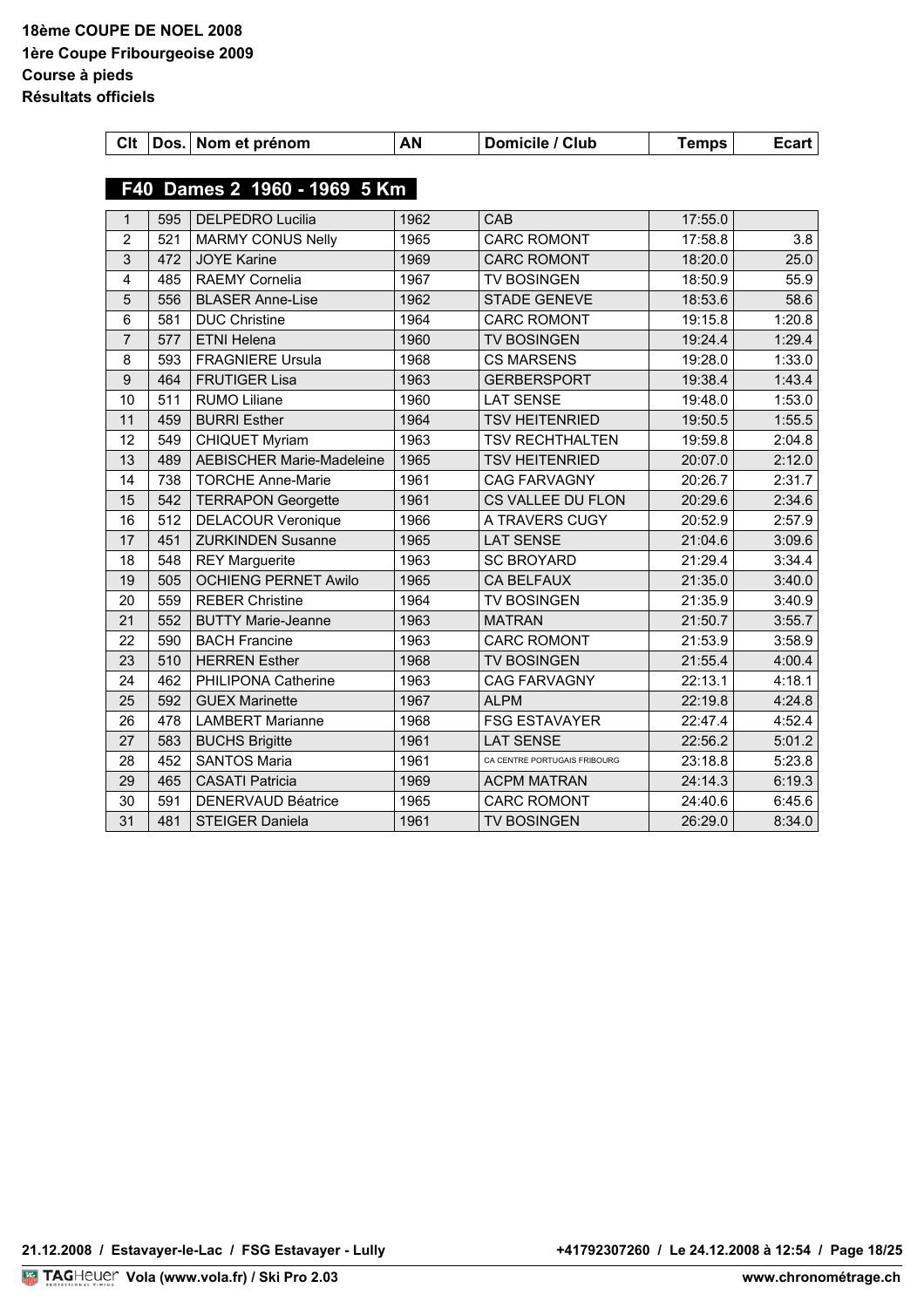| Clt | 201 | Nom et prénom | AN | cile / Club |  |  |
|-----|-----|---------------|----|-------------|--|--|
|-----|-----|---------------|----|-------------|--|--|

## **F50 Dames 3 1959 et avant 5 Km**

|    | 585 | <b>WALDMEYER Jana</b>         | 1956 | <b>CA BELFAUX</b>            | 18:51.6 |        |
|----|-----|-------------------------------|------|------------------------------|---------|--------|
| 2  | 586 | <b>CLEMENT Fabienne</b>       | 1959 | <b>ACP MATRAN</b>            | 19:25.9 | 34.3   |
| 3  | 460 | <b>KALTENRIEDER Margrit</b>   | 1956 | <b>TSV DUDINGEN MAHU</b>     | 19:28.4 | 36.8   |
| 4  | 502 | REMY DE VITO Giuseppina       | 1959 | <b>CA BELFAUX</b>            | 19:33.8 | 42.2   |
| 5  | 574 | <b>BARBEY Pierrette</b>       | 1957 | <b>SAB BULLE</b>             | 19:48.9 | 57.3   |
| 6  | 584 | <b>MERLO Lisa</b>             | 1958 | <b>MEINIER</b>               | 19:56.1 | 1:04.5 |
| 7  | 509 | <b>ANDREY Angele</b>          | 1959 | <b>CA BELFAUX</b>            | 20:35.9 | 1:44.3 |
| 8  | 565 | <b>BRODARD Monique</b>        | 1956 | <b>FARVAGNY</b>              | 20:40.0 | 1:48.4 |
| 9  | 484 | <b>GREMAUD-COCHARD Louise</b> | 1949 | <b>CARC ROMONT</b>           | 21:39.0 | 2:47.4 |
| 10 | 539 | ROSSI-CLERC Laurence          | 1958 | <b>SCB</b>                   | 21:49.2 | 2:57.6 |
| 11 | 496 | <b>SILVA Maria</b>            | 1957 | CA CENTRE PORTUGAIS FRIBOURG | 22:42.2 | 3:50.6 |
| 12 | 600 | <b>HOCHSTRASSER Gabriela</b>  | 1957 | <b>ACDM MATRAN</b>           | 22:45.1 | 3:53.5 |
| 13 | 490 | <b>JUNGO Anita</b>            | 1952 | <b>LAT SENSE</b>             | 22:48.1 | 3:56.5 |
| 14 | 603 | <b>GROBETY Annick</b>         | 1955 | <b>SC BROYARD</b>            | 24:33.3 | 5:41.7 |
| 15 | 506 | <b>SCHENK Liliane</b>         | 1956 | <b>TV BOSINGEN</b>           | 25:21.8 | 6:30.2 |
| 16 | 596 | <b>DESSIBOURG Jocelyne</b>    | 1956 | <b>ACP MATRAN</b>            | 25:33.5 | 6:41.9 |
| 17 | 500 | <b>MEUWLY Denise</b>          | 1959 | <b>TV BOSINGEN</b>           | 25:38.4 | 6:46.8 |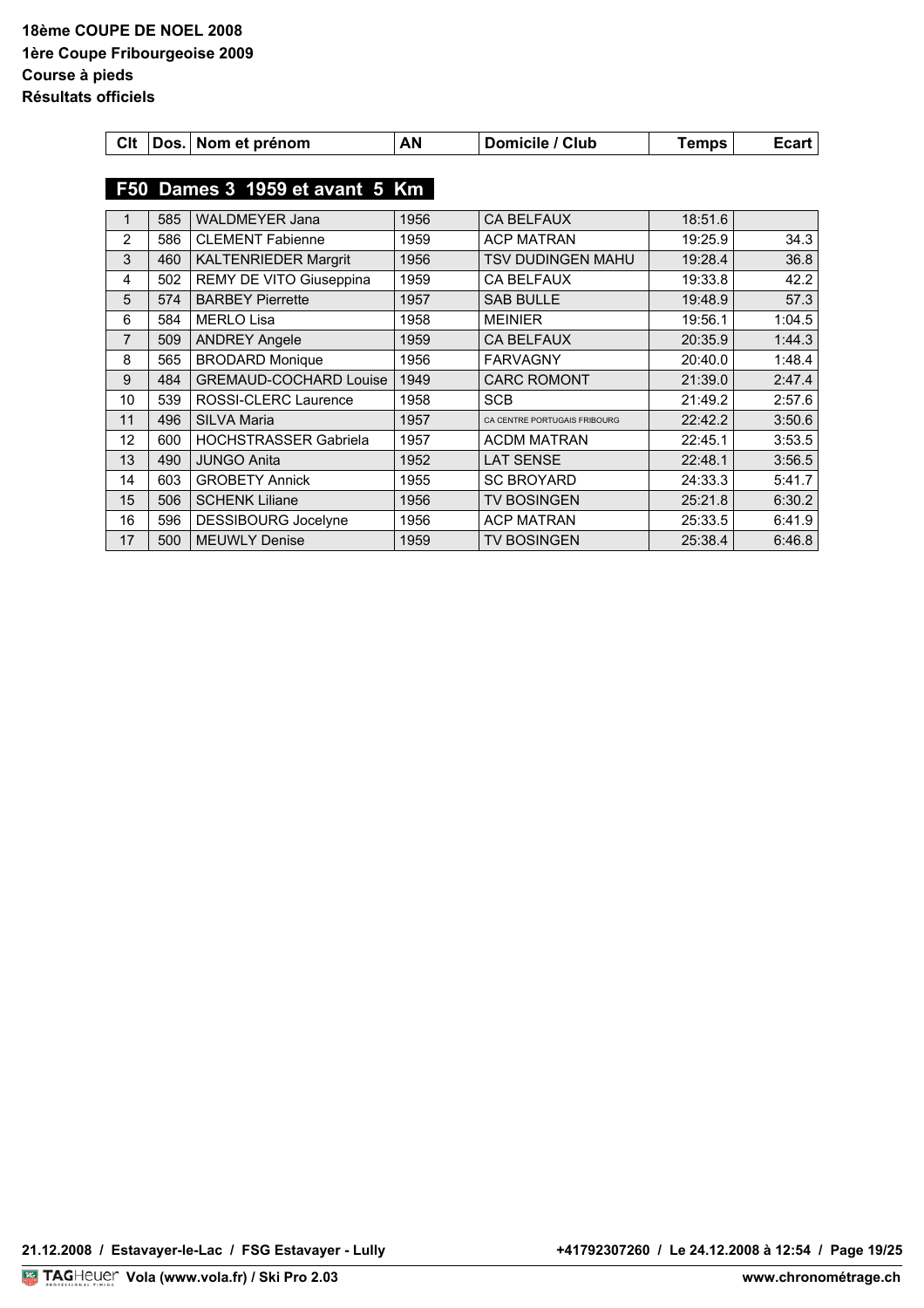| Clt            |     | Dos. Nom et prénom              | AN   | Domicile / Club              | <b>Temps</b> | Ecart  |
|----------------|-----|---------------------------------|------|------------------------------|--------------|--------|
|                |     |                                 |      |                              |              |        |
|                |     | M40 Vétérans 1 1960 - 1969 8 Km |      |                              |              |        |
| $\mathbf{1}$   | 720 | <b>HASLER Marius</b>            | 1961 | <b>TSV DUDINGEN MAHU</b>     | 24:48.7      |        |
| $\overline{2}$ | 766 | <b>BRUGGER Joseph</b>           | 1962 | <b>LAT SENSE</b>             | 24:59.0      | 10.3   |
| 3              | 762 | <b>BIGLER Denis</b>             | 1969 | <b>AC MURTEN</b>             | 25:02.6      | 13.9   |
| 4              | 710 | <b>GERBER Markus</b>            | 1960 | <b>GERBERSPORT</b>           | 25:14.6      | 25.9   |
| 5              | 747 | <b>GAUCH Bertrand</b>           | 1965 | C.A.MARLY                    | 25:22.3      | 33.6   |
| 6              | 740 | <b>POCHON Patrick</b>           | 1961 | <b>SA BULLE</b>              | 25:37.2      | 48.5   |
| $\overline{7}$ | 767 | <b>GEISSBUHLER Alex</b>         | 1964 | <b>TV BOSINGEN</b>           | 25:47.6      | 58.9   |
| 8              | 655 | <b>BOHN Pascal</b>              | 1968 | <b>SA BULLE</b>              | 25:48.5      | 59.8   |
| 9              | 763 | PACHE Jean-Claude               | 1965 | TEAM COSTELLO SPORT          | 26:19.8      | 1:31.1 |
| 10             | 741 | <b>BERSIER Christian</b>        | 1962 | COUSSET                      | 26:27.6      | 1:38.9 |
| 11             | 728 | <b>KOLLY Eric</b>               | 1966 | <b>CA FARVAGNY</b>           | 27:21.8      | 2:33.1 |
| 12             | 697 | <b>BUCHS Willy</b>              | 1964 | <b>LAT SENSE</b>             | 27:49.8      | 3:01.1 |
| 13             | 657 | ZOSSO Heinz                     | 1965 | <b>LG NIEDERBIPP</b>         | 27:55.0      | 3:06.3 |
| 14             | 701 | <b>MOTTA-LOPES Luis</b>         | 1967 | <b>LAT SENSE</b>             | 28:05.6      | 3:16.9 |
| 15             | 746 | <b>WICHT Christophe</b>         | 1966 | <b>LIEFFRENS</b>             | 28:15.1      | 3:26.4 |
| 16             | 678 | JOYE Jean-Claude                | 1962 | CA BELFAUX                   | 28:36.1      | 3:47.4 |
| 17             | 754 | <b>WICHT Jean-Marc</b>          | 1962 | <b>CA MARLY</b>              | 29:00.0      | 4:11.3 |
| 18             | 677 | <b>MERTENAT Michel</b>          | 1961 | CA ROSE                      | 29:01.2      | 4:12.5 |
| 19             | 757 | <b>GAUCH Jean-Marc</b>          | 1964 | <b>CHEMINOT FR</b>           | 29:10.3      | 4:21.6 |
| 20             | 687 | <b>FREIBURGHAUS Philippe</b>    | 1964 | <b>ACP MATRAN</b>            | 29:11.0      | 4:22.3 |
| 21             | 662 | <b>GAVILLET Philippe</b>        | 1966 | <b>CA FARVAGNY</b>           | 29:12.0      | 4:23.3 |
| 22             | 707 | <b>JOYE Philippe</b>            | 1964 | <b>CARC ROMONT</b>           | 29:35.5      | 4:46.8 |
| 23             | 726 | <b>VONLANTHEN Marc</b>          | 1969 | CS LE MOURET                 | 29:55.5      | 5:06.8 |
| 24             | 705 | <b>COSTA MARTINS Lourenco</b>   | 1960 | CA CENTRE PORTUGAIS FRIBOURG | 30:05.2      | 5:16.5 |
| 25             | 661 | <b>KOSTINGER Guido</b>          | 1960 | <b>TSV RECHTHALTEN</b>       | 30:14.9      | 5:26.2 |
| 26             | 671 | <b>WUTHRICH Markus</b>          | 1966 | <b>TV BOSINGEN</b>           | 30:38.7      | 5:50.0 |
| 27             | 714 | PERRITAZ Joël                   | 1968 | <b>CARC ROMONT</b>           | 30:52.6      | 6:03.9 |
| 28             | 665 | REY Jean-Sebastien              | 1968 | A TRAVERS CUGY               | 31:17.7      | 6:29.0 |
| 29             | 736 | PERRITAZ Dominique              | 1964 | <b>CA MARLY</b>              | 31:28.6      | 6:39.9 |
| 30             | 652 | ANGELOZ Henri                   | 1964 | CA CENTRE PORTUGAIS FRIBOURG | 31:40.4      | 6:51.7 |
| 31             | 716 | <b>WAELTI Albert</b>            | 1969 | <b>ACPM MATRAN</b>           | 31:49.0      | 7:00.3 |
| 32             | 756 | CASTELLA Serge                  | 1962 | <b>SAB BULLE</b>             | 31:50.4      | 7:01.7 |
| 33             | 759 | <b>VENTURA Antonio</b>          | 1968 | <b>ACPM MATRAN</b>           | 31:53.5      | 7:04.8 |
| 34             | 700 | <b>FORESTIER Pascal</b>         | 1968 | <b>MOLONDIN</b>              | 32:01.6      | 7:12.9 |
| 35             | 711 | CHAVAILLAZ Christian            | 1966 | <b>ACPM MATRAN</b>           | 32:03.1      | 7:14.4 |
| 36             | 688 | <b>BIFRARE Frederic</b>         | 1967 | <b>CARC ROMONT</b>           | 32:17.9      | 7:29.2 |
| 37             | 734 | <b>BONNY David</b>              | 1967 | <b>VICTOR SPORTS</b>         | 32:29.9      | 7:41.2 |
| 38             | 693 | <b>FUCHS Andreas</b>            | 1967 | TV BOSINGEN                  | 32:42.9      | 7:54.2 |
| 39             | 735 | <b>KLAUS Patrick</b>            | 1961 | <b>TSV RECHTHALTEN</b>       | 32:44.3      | 7:55.6 |
| 40             | 725 | KILCHOER Daniel                 | 1969 | CS LE MOURET                 | 32:49.6      | 8:00.9 |
| 41             | 769 | <b>MACHERET Bernard</b>         | 1965 | <b>CA FARVAGNY</b>           | 32:56.7      | 8:08.0 |
| 42             | 715 | DE GASPARO Charles-Etienne      | 1966 | <b>LAT SENSE</b>             | 32:59.6      | 8:10.9 |
| 43             | 724 | <b>BERTSCHY Christophe</b>      | 1968 | CS LE MOURET                 | 33:06.1      | 8:17.4 |
| 44             | 690 | <b>KOLLY Kurt</b>               | 1964 | TSV DUDINGEN MAHU            | 33:10.8      | 8:22.1 |
| 45             | 709 | <b>NEUHAUS Pascal</b>           | 1968 | LE MOURET                    | 33:31.2      | 8:42.5 |
| 46             | 694 | DORTHE Pierre-Alain             | 1964 | <b>ACP MATRAN</b>            | 33:32.4      | 8:43.7 |
| 47             | 749 | <b>MAGNIN Jacques</b>           | 1963 | <b>CAFG</b>                  | 33:37.0      | 8:48.3 |
| 48             | 743 | <b>MAURON Béat</b>              | 1966 | CA BELFAUX                   | 33:40.6      | 8:51.9 |
| 49             | 703 | <b>KOLLY Christian</b>          | 1967 | <b>CAG FARVAGNY</b>          | 33:56.3      | 9:07.6 |
| 50             | 531 | <b>SCHAFER Frédéric</b>         | 1965 | <b>LES NULS</b>              | 34:07.0      | 9:18.3 |

+41792307260 / Le 24.12.2008 à 12:54 / Page 20/25<br>www.chronométrage.ch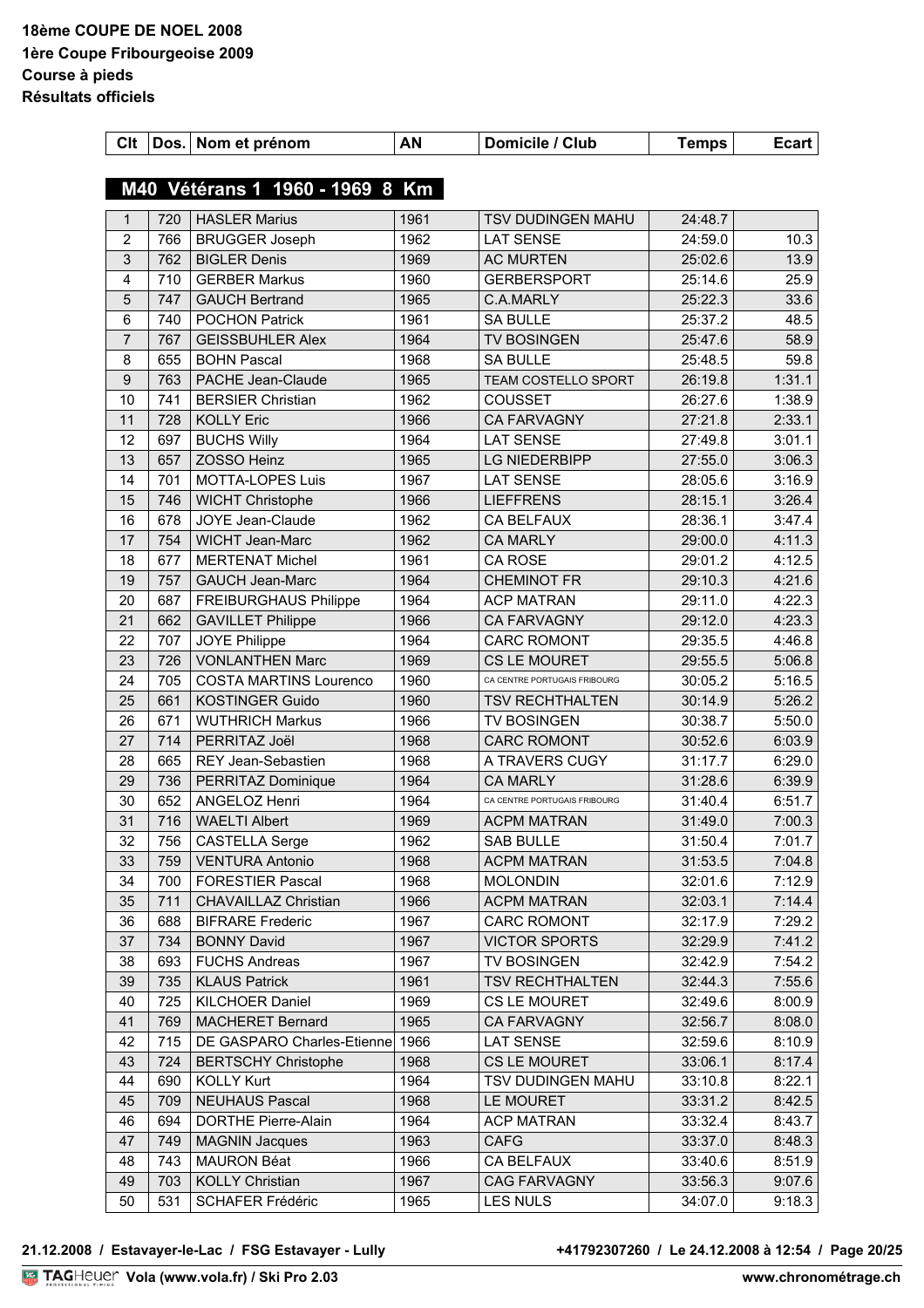| Clt | Dos. | Nom et prénom                   | AN   | Domicile / Club      | <b>Temps</b> | <b>Ecart</b> |
|-----|------|---------------------------------|------|----------------------|--------------|--------------|
|     |      |                                 |      |                      |              |              |
| 51  | 663  | <b>GOBET Didier</b>             | 1963 | <b>CAGF FARVAGNY</b> | 34:07.6      | 9:18.9       |
| 52  | 708  | <b>GRANDGIRARD Pierre-Andre</b> | 1963 | A TRAVERS CUGY       | 34:08.4      | 9:19.7       |
| 53  | 704  | <b>HABERKORN Eric</b>           | 1962 | <b>CAG FARVAGNY</b>  | 34:17.7      | 9:29.0       |
| 54  | 733  | <b>SCHALLER Herbert</b>         | 1961 | C.A.MARLY            | 34:58.9      | 10:10.2      |
| 55  | 760  | <b>MARCELLO Nestola</b>         | 1960 | <b>ACPM MATRAN</b>   | 35:36.3      | 10:47.6      |
| 56  | 686  | <b>METTRAUX Rene</b>            | 1967 | <b>ACPM MATRAN</b>   | 36:04.9      | 11:16.2      |
| 57  | 718  | <b>BURGY Yves</b>               | 1964 | <b>ACPM MATRAN</b>   | 37:59.9      | 13:11.2      |
| 58  | 730  | <b>HIRSCHI Eric</b>             | 1961 | <b>CAS MOLESON</b>   | 44:43.8      | 19:55.1      |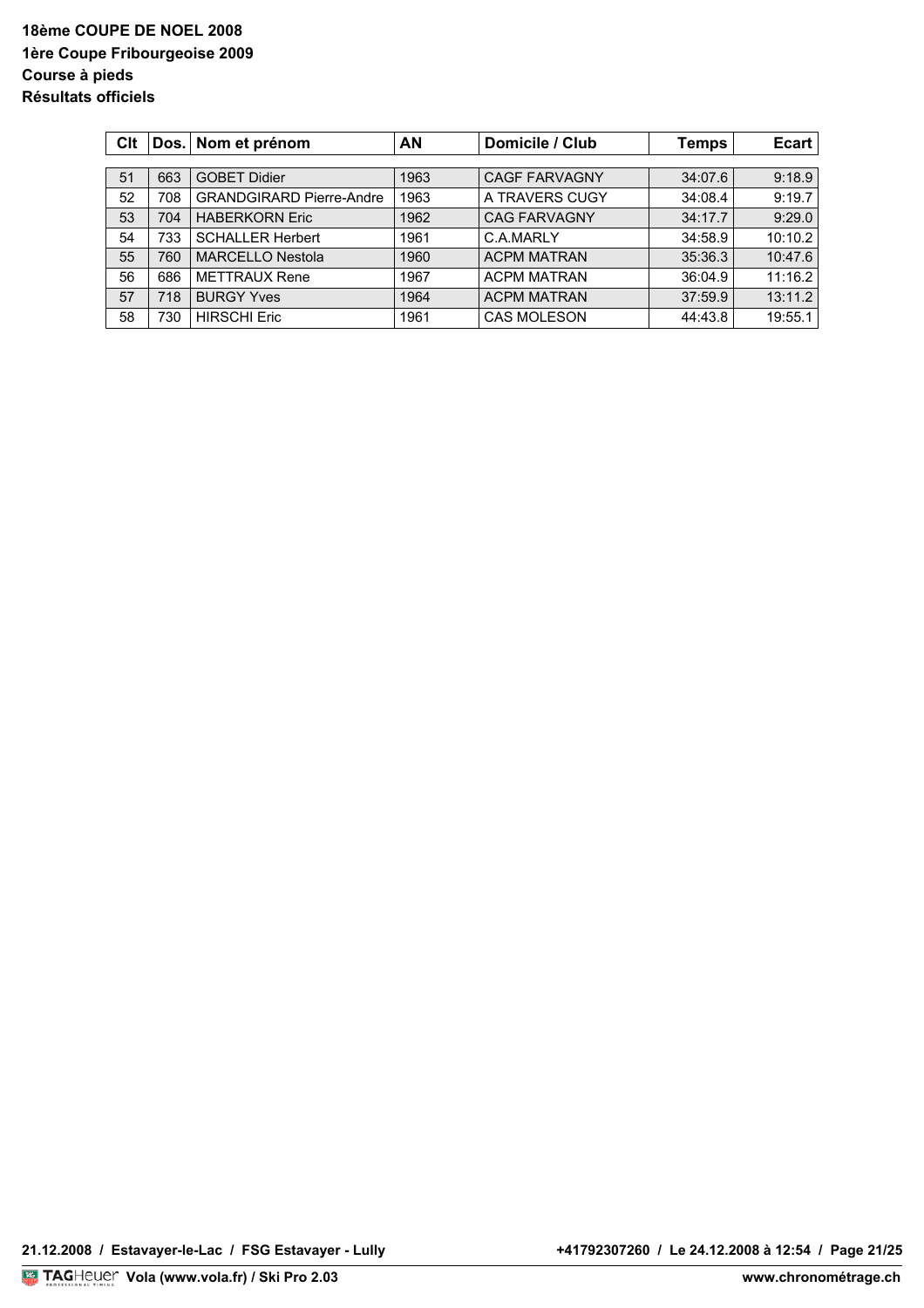| M50 Vétérans 2 1950 - 1959 8 Km<br>771<br><b>BIFRARE Jean-Pierre</b><br>1958<br><b>CS MARSENS</b><br>25:26.9<br>$\mathbf{1}$<br>$\overline{2}$<br>1:25.5<br>737<br><b>TERREAUX Bernard</b><br>1952<br><b>CAG FARVAGNY</b><br>26:52.4<br>3<br><b>CHAPPUIS Michel</b><br>3:05.6<br>669<br>1954<br><b>CA FARVAGNY</b><br>28:32.5<br>$\overline{\mathbf{4}}$<br>679<br>HIRSCHI Hans-Peter<br>1957<br>CA BELFAUX<br>3:20.6<br>28:47.5<br>5<br>4:01.4<br>706<br>BOSSEL Jean-Noël<br>1959<br><b>CA BELFAUX</b><br>29:28.3<br>6<br>4:07.9<br>755<br><b>MAURON Gérard</b><br>1956<br><b>CARC ROMONT</b><br>29:34.8<br>$\overline{7}$<br>696<br><b>STRITT Karl</b><br>1950<br><b>LAT SENSE</b><br>4:16.7<br>29:43.6<br>8<br>753<br>4:21.3<br><b>GLANNAZ Marcel</b><br>1951<br><b>CAG FARVAGNY</b><br>29:48.2<br>9<br>682<br><b>KUNZ Martin</b><br>1952<br><b>LAT SENSE</b><br>4:22.4<br>29:49.3<br>10<br>742<br><b>VOILLAT François</b><br>1959<br>CA BELFAUX<br>29:49.8<br>4:22.9<br>4:37.5<br>11<br>768<br><b>GEINOZ Antoine</b><br>1959<br><b>CAG FARVAGNY</b><br>30:04.4<br>12<br>LE GRAND ROY Philippe<br>4:51.9<br>745<br>1957<br><b>MEINIER</b><br>30:18.8<br>13<br>653<br><b>MAURON Pascal</b><br>1958<br>LA TOUR-DE-PEILZ<br>30:20.7<br>4:53.8<br>14<br>4:57.4<br><b>GRECA Joseph</b><br>1957<br>30:24.3<br>748<br><b>CAG FARVAGNY</b><br>15<br>1958<br>5:35.1<br>770<br><b>BOURQUI Philippe</b><br><b>ACP MATRAN</b><br>31:02.0<br>5:56.1<br>681<br><b>KOLLY Daniel</b><br>16<br>1957<br><b>CAG FARVAGNY</b><br>31:23.0<br>5:56.8<br>17<br>673<br><b>MONNEY Jean-Claude</b><br>1958<br><b>CA BELFAUX</b><br>31:23.7<br>18<br>1956<br>31:39.5<br>6:12.6<br>744<br>CHANEZ CLAUDE<br><b>ACP MATRAN</b><br>19<br>722<br>7:03.5<br><b>CUENI Peter</b><br>1953<br><b>TV BOSINGEN</b><br>32:30.4<br>20<br>668<br>7:35.0<br><b>BOBE Gilles</b><br>1956<br>33:01.9<br>CA CENTRE PORTUGAIS FRIBOURG<br>7:36.0<br>21<br>732<br><b>DERIAZ François</b><br>1952<br>33:02.9<br><b>US YVERDON</b><br>22<br>674<br><b>ANDREY Jean-Pierre</b><br>1959<br><b>ACPM MATRAN</b><br>33:26.2<br>7:59.3<br>8:33.9<br>23<br>651<br>1955<br><b>THURRE Gabriel</b><br>CA CENTRE PORTUGAIS FRIBOURG<br>34:00.8<br>24<br>717<br>34:02.9<br>8:36.0<br><b>REMY Charles</b><br>1953<br>CA BELFAUX<br>25<br>9:33.1<br>702<br><b>SCHALLER Raphael</b><br>1957<br><b>ACPM MATRAN</b><br>35:00.0<br>26<br>758<br><b>WIDER Marcel</b><br>1953<br><b>CARC ROMONT</b><br>35:01.2<br>9:34.3<br>9:38.0<br>27<br>731<br>1956<br><b>YVERDON</b><br>35:04.9<br><b>MERMINOD Gilbert</b><br>667<br>VIEIRA DE SOUSA Antonio<br>1958<br>35:41.5<br>10:14.6<br>28<br>CA CENTRE PORTUGAIS FRIBOURG<br>11:12.1<br>29<br>729<br><b>ROULIN Camille</b><br>36:39.0<br>1951 | Clt | Dos. Nom et prénom | AN | Domicile / Club   | <b>Temps</b> | <b>Ecart</b> |
|----------------------------------------------------------------------------------------------------------------------------------------------------------------------------------------------------------------------------------------------------------------------------------------------------------------------------------------------------------------------------------------------------------------------------------------------------------------------------------------------------------------------------------------------------------------------------------------------------------------------------------------------------------------------------------------------------------------------------------------------------------------------------------------------------------------------------------------------------------------------------------------------------------------------------------------------------------------------------------------------------------------------------------------------------------------------------------------------------------------------------------------------------------------------------------------------------------------------------------------------------------------------------------------------------------------------------------------------------------------------------------------------------------------------------------------------------------------------------------------------------------------------------------------------------------------------------------------------------------------------------------------------------------------------------------------------------------------------------------------------------------------------------------------------------------------------------------------------------------------------------------------------------------------------------------------------------------------------------------------------------------------------------------------------------------------------------------------------------------------------------------------------------------------------------------------------------------------------------------------------------------------------------------------------------------------------------------------------------------------------------------------------------------------------------------------------------------------------------------------------------------------------------------------------------------------------------------------------------------------------------------------------------------------------------------------------------------------------|-----|--------------------|----|-------------------|--------------|--------------|
|                                                                                                                                                                                                                                                                                                                                                                                                                                                                                                                                                                                                                                                                                                                                                                                                                                                                                                                                                                                                                                                                                                                                                                                                                                                                                                                                                                                                                                                                                                                                                                                                                                                                                                                                                                                                                                                                                                                                                                                                                                                                                                                                                                                                                                                                                                                                                                                                                                                                                                                                                                                                                                                                                                                      |     |                    |    |                   |              |              |
|                                                                                                                                                                                                                                                                                                                                                                                                                                                                                                                                                                                                                                                                                                                                                                                                                                                                                                                                                                                                                                                                                                                                                                                                                                                                                                                                                                                                                                                                                                                                                                                                                                                                                                                                                                                                                                                                                                                                                                                                                                                                                                                                                                                                                                                                                                                                                                                                                                                                                                                                                                                                                                                                                                                      |     |                    |    |                   |              |              |
|                                                                                                                                                                                                                                                                                                                                                                                                                                                                                                                                                                                                                                                                                                                                                                                                                                                                                                                                                                                                                                                                                                                                                                                                                                                                                                                                                                                                                                                                                                                                                                                                                                                                                                                                                                                                                                                                                                                                                                                                                                                                                                                                                                                                                                                                                                                                                                                                                                                                                                                                                                                                                                                                                                                      |     |                    |    |                   |              |              |
|                                                                                                                                                                                                                                                                                                                                                                                                                                                                                                                                                                                                                                                                                                                                                                                                                                                                                                                                                                                                                                                                                                                                                                                                                                                                                                                                                                                                                                                                                                                                                                                                                                                                                                                                                                                                                                                                                                                                                                                                                                                                                                                                                                                                                                                                                                                                                                                                                                                                                                                                                                                                                                                                                                                      |     |                    |    |                   |              |              |
|                                                                                                                                                                                                                                                                                                                                                                                                                                                                                                                                                                                                                                                                                                                                                                                                                                                                                                                                                                                                                                                                                                                                                                                                                                                                                                                                                                                                                                                                                                                                                                                                                                                                                                                                                                                                                                                                                                                                                                                                                                                                                                                                                                                                                                                                                                                                                                                                                                                                                                                                                                                                                                                                                                                      |     |                    |    |                   |              |              |
|                                                                                                                                                                                                                                                                                                                                                                                                                                                                                                                                                                                                                                                                                                                                                                                                                                                                                                                                                                                                                                                                                                                                                                                                                                                                                                                                                                                                                                                                                                                                                                                                                                                                                                                                                                                                                                                                                                                                                                                                                                                                                                                                                                                                                                                                                                                                                                                                                                                                                                                                                                                                                                                                                                                      |     |                    |    |                   |              |              |
|                                                                                                                                                                                                                                                                                                                                                                                                                                                                                                                                                                                                                                                                                                                                                                                                                                                                                                                                                                                                                                                                                                                                                                                                                                                                                                                                                                                                                                                                                                                                                                                                                                                                                                                                                                                                                                                                                                                                                                                                                                                                                                                                                                                                                                                                                                                                                                                                                                                                                                                                                                                                                                                                                                                      |     |                    |    |                   |              |              |
|                                                                                                                                                                                                                                                                                                                                                                                                                                                                                                                                                                                                                                                                                                                                                                                                                                                                                                                                                                                                                                                                                                                                                                                                                                                                                                                                                                                                                                                                                                                                                                                                                                                                                                                                                                                                                                                                                                                                                                                                                                                                                                                                                                                                                                                                                                                                                                                                                                                                                                                                                                                                                                                                                                                      |     |                    |    |                   |              |              |
|                                                                                                                                                                                                                                                                                                                                                                                                                                                                                                                                                                                                                                                                                                                                                                                                                                                                                                                                                                                                                                                                                                                                                                                                                                                                                                                                                                                                                                                                                                                                                                                                                                                                                                                                                                                                                                                                                                                                                                                                                                                                                                                                                                                                                                                                                                                                                                                                                                                                                                                                                                                                                                                                                                                      |     |                    |    |                   |              |              |
|                                                                                                                                                                                                                                                                                                                                                                                                                                                                                                                                                                                                                                                                                                                                                                                                                                                                                                                                                                                                                                                                                                                                                                                                                                                                                                                                                                                                                                                                                                                                                                                                                                                                                                                                                                                                                                                                                                                                                                                                                                                                                                                                                                                                                                                                                                                                                                                                                                                                                                                                                                                                                                                                                                                      |     |                    |    |                   |              |              |
|                                                                                                                                                                                                                                                                                                                                                                                                                                                                                                                                                                                                                                                                                                                                                                                                                                                                                                                                                                                                                                                                                                                                                                                                                                                                                                                                                                                                                                                                                                                                                                                                                                                                                                                                                                                                                                                                                                                                                                                                                                                                                                                                                                                                                                                                                                                                                                                                                                                                                                                                                                                                                                                                                                                      |     |                    |    |                   |              |              |
|                                                                                                                                                                                                                                                                                                                                                                                                                                                                                                                                                                                                                                                                                                                                                                                                                                                                                                                                                                                                                                                                                                                                                                                                                                                                                                                                                                                                                                                                                                                                                                                                                                                                                                                                                                                                                                                                                                                                                                                                                                                                                                                                                                                                                                                                                                                                                                                                                                                                                                                                                                                                                                                                                                                      |     |                    |    |                   |              |              |
|                                                                                                                                                                                                                                                                                                                                                                                                                                                                                                                                                                                                                                                                                                                                                                                                                                                                                                                                                                                                                                                                                                                                                                                                                                                                                                                                                                                                                                                                                                                                                                                                                                                                                                                                                                                                                                                                                                                                                                                                                                                                                                                                                                                                                                                                                                                                                                                                                                                                                                                                                                                                                                                                                                                      |     |                    |    |                   |              |              |
|                                                                                                                                                                                                                                                                                                                                                                                                                                                                                                                                                                                                                                                                                                                                                                                                                                                                                                                                                                                                                                                                                                                                                                                                                                                                                                                                                                                                                                                                                                                                                                                                                                                                                                                                                                                                                                                                                                                                                                                                                                                                                                                                                                                                                                                                                                                                                                                                                                                                                                                                                                                                                                                                                                                      |     |                    |    |                   |              |              |
|                                                                                                                                                                                                                                                                                                                                                                                                                                                                                                                                                                                                                                                                                                                                                                                                                                                                                                                                                                                                                                                                                                                                                                                                                                                                                                                                                                                                                                                                                                                                                                                                                                                                                                                                                                                                                                                                                                                                                                                                                                                                                                                                                                                                                                                                                                                                                                                                                                                                                                                                                                                                                                                                                                                      |     |                    |    |                   |              |              |
|                                                                                                                                                                                                                                                                                                                                                                                                                                                                                                                                                                                                                                                                                                                                                                                                                                                                                                                                                                                                                                                                                                                                                                                                                                                                                                                                                                                                                                                                                                                                                                                                                                                                                                                                                                                                                                                                                                                                                                                                                                                                                                                                                                                                                                                                                                                                                                                                                                                                                                                                                                                                                                                                                                                      |     |                    |    |                   |              |              |
|                                                                                                                                                                                                                                                                                                                                                                                                                                                                                                                                                                                                                                                                                                                                                                                                                                                                                                                                                                                                                                                                                                                                                                                                                                                                                                                                                                                                                                                                                                                                                                                                                                                                                                                                                                                                                                                                                                                                                                                                                                                                                                                                                                                                                                                                                                                                                                                                                                                                                                                                                                                                                                                                                                                      |     |                    |    |                   |              |              |
|                                                                                                                                                                                                                                                                                                                                                                                                                                                                                                                                                                                                                                                                                                                                                                                                                                                                                                                                                                                                                                                                                                                                                                                                                                                                                                                                                                                                                                                                                                                                                                                                                                                                                                                                                                                                                                                                                                                                                                                                                                                                                                                                                                                                                                                                                                                                                                                                                                                                                                                                                                                                                                                                                                                      |     |                    |    |                   |              |              |
|                                                                                                                                                                                                                                                                                                                                                                                                                                                                                                                                                                                                                                                                                                                                                                                                                                                                                                                                                                                                                                                                                                                                                                                                                                                                                                                                                                                                                                                                                                                                                                                                                                                                                                                                                                                                                                                                                                                                                                                                                                                                                                                                                                                                                                                                                                                                                                                                                                                                                                                                                                                                                                                                                                                      |     |                    |    |                   |              |              |
|                                                                                                                                                                                                                                                                                                                                                                                                                                                                                                                                                                                                                                                                                                                                                                                                                                                                                                                                                                                                                                                                                                                                                                                                                                                                                                                                                                                                                                                                                                                                                                                                                                                                                                                                                                                                                                                                                                                                                                                                                                                                                                                                                                                                                                                                                                                                                                                                                                                                                                                                                                                                                                                                                                                      |     |                    |    |                   |              |              |
|                                                                                                                                                                                                                                                                                                                                                                                                                                                                                                                                                                                                                                                                                                                                                                                                                                                                                                                                                                                                                                                                                                                                                                                                                                                                                                                                                                                                                                                                                                                                                                                                                                                                                                                                                                                                                                                                                                                                                                                                                                                                                                                                                                                                                                                                                                                                                                                                                                                                                                                                                                                                                                                                                                                      |     |                    |    |                   |              |              |
|                                                                                                                                                                                                                                                                                                                                                                                                                                                                                                                                                                                                                                                                                                                                                                                                                                                                                                                                                                                                                                                                                                                                                                                                                                                                                                                                                                                                                                                                                                                                                                                                                                                                                                                                                                                                                                                                                                                                                                                                                                                                                                                                                                                                                                                                                                                                                                                                                                                                                                                                                                                                                                                                                                                      |     |                    |    |                   |              |              |
|                                                                                                                                                                                                                                                                                                                                                                                                                                                                                                                                                                                                                                                                                                                                                                                                                                                                                                                                                                                                                                                                                                                                                                                                                                                                                                                                                                                                                                                                                                                                                                                                                                                                                                                                                                                                                                                                                                                                                                                                                                                                                                                                                                                                                                                                                                                                                                                                                                                                                                                                                                                                                                                                                                                      |     |                    |    |                   |              |              |
|                                                                                                                                                                                                                                                                                                                                                                                                                                                                                                                                                                                                                                                                                                                                                                                                                                                                                                                                                                                                                                                                                                                                                                                                                                                                                                                                                                                                                                                                                                                                                                                                                                                                                                                                                                                                                                                                                                                                                                                                                                                                                                                                                                                                                                                                                                                                                                                                                                                                                                                                                                                                                                                                                                                      |     |                    |    |                   |              |              |
|                                                                                                                                                                                                                                                                                                                                                                                                                                                                                                                                                                                                                                                                                                                                                                                                                                                                                                                                                                                                                                                                                                                                                                                                                                                                                                                                                                                                                                                                                                                                                                                                                                                                                                                                                                                                                                                                                                                                                                                                                                                                                                                                                                                                                                                                                                                                                                                                                                                                                                                                                                                                                                                                                                                      |     |                    |    |                   |              |              |
|                                                                                                                                                                                                                                                                                                                                                                                                                                                                                                                                                                                                                                                                                                                                                                                                                                                                                                                                                                                                                                                                                                                                                                                                                                                                                                                                                                                                                                                                                                                                                                                                                                                                                                                                                                                                                                                                                                                                                                                                                                                                                                                                                                                                                                                                                                                                                                                                                                                                                                                                                                                                                                                                                                                      |     |                    |    |                   |              |              |
|                                                                                                                                                                                                                                                                                                                                                                                                                                                                                                                                                                                                                                                                                                                                                                                                                                                                                                                                                                                                                                                                                                                                                                                                                                                                                                                                                                                                                                                                                                                                                                                                                                                                                                                                                                                                                                                                                                                                                                                                                                                                                                                                                                                                                                                                                                                                                                                                                                                                                                                                                                                                                                                                                                                      |     |                    |    |                   |              |              |
|                                                                                                                                                                                                                                                                                                                                                                                                                                                                                                                                                                                                                                                                                                                                                                                                                                                                                                                                                                                                                                                                                                                                                                                                                                                                                                                                                                                                                                                                                                                                                                                                                                                                                                                                                                                                                                                                                                                                                                                                                                                                                                                                                                                                                                                                                                                                                                                                                                                                                                                                                                                                                                                                                                                      |     |                    |    |                   |              |              |
|                                                                                                                                                                                                                                                                                                                                                                                                                                                                                                                                                                                                                                                                                                                                                                                                                                                                                                                                                                                                                                                                                                                                                                                                                                                                                                                                                                                                                                                                                                                                                                                                                                                                                                                                                                                                                                                                                                                                                                                                                                                                                                                                                                                                                                                                                                                                                                                                                                                                                                                                                                                                                                                                                                                      |     |                    |    |                   |              |              |
|                                                                                                                                                                                                                                                                                                                                                                                                                                                                                                                                                                                                                                                                                                                                                                                                                                                                                                                                                                                                                                                                                                                                                                                                                                                                                                                                                                                                                                                                                                                                                                                                                                                                                                                                                                                                                                                                                                                                                                                                                                                                                                                                                                                                                                                                                                                                                                                                                                                                                                                                                                                                                                                                                                                      |     |                    |    |                   |              |              |
|                                                                                                                                                                                                                                                                                                                                                                                                                                                                                                                                                                                                                                                                                                                                                                                                                                                                                                                                                                                                                                                                                                                                                                                                                                                                                                                                                                                                                                                                                                                                                                                                                                                                                                                                                                                                                                                                                                                                                                                                                                                                                                                                                                                                                                                                                                                                                                                                                                                                                                                                                                                                                                                                                                                      |     |                    |    |                   |              |              |
|                                                                                                                                                                                                                                                                                                                                                                                                                                                                                                                                                                                                                                                                                                                                                                                                                                                                                                                                                                                                                                                                                                                                                                                                                                                                                                                                                                                                                                                                                                                                                                                                                                                                                                                                                                                                                                                                                                                                                                                                                                                                                                                                                                                                                                                                                                                                                                                                                                                                                                                                                                                                                                                                                                                      |     |                    |    | <b>SC BROYARD</b> |              |              |
| 30<br>12:31.7<br>660<br><b>WAEBER Rene</b><br>1959<br><b>LAT SENSE</b><br>37:58.6                                                                                                                                                                                                                                                                                                                                                                                                                                                                                                                                                                                                                                                                                                                                                                                                                                                                                                                                                                                                                                                                                                                                                                                                                                                                                                                                                                                                                                                                                                                                                                                                                                                                                                                                                                                                                                                                                                                                                                                                                                                                                                                                                                                                                                                                                                                                                                                                                                                                                                                                                                                                                                    |     |                    |    |                   |              |              |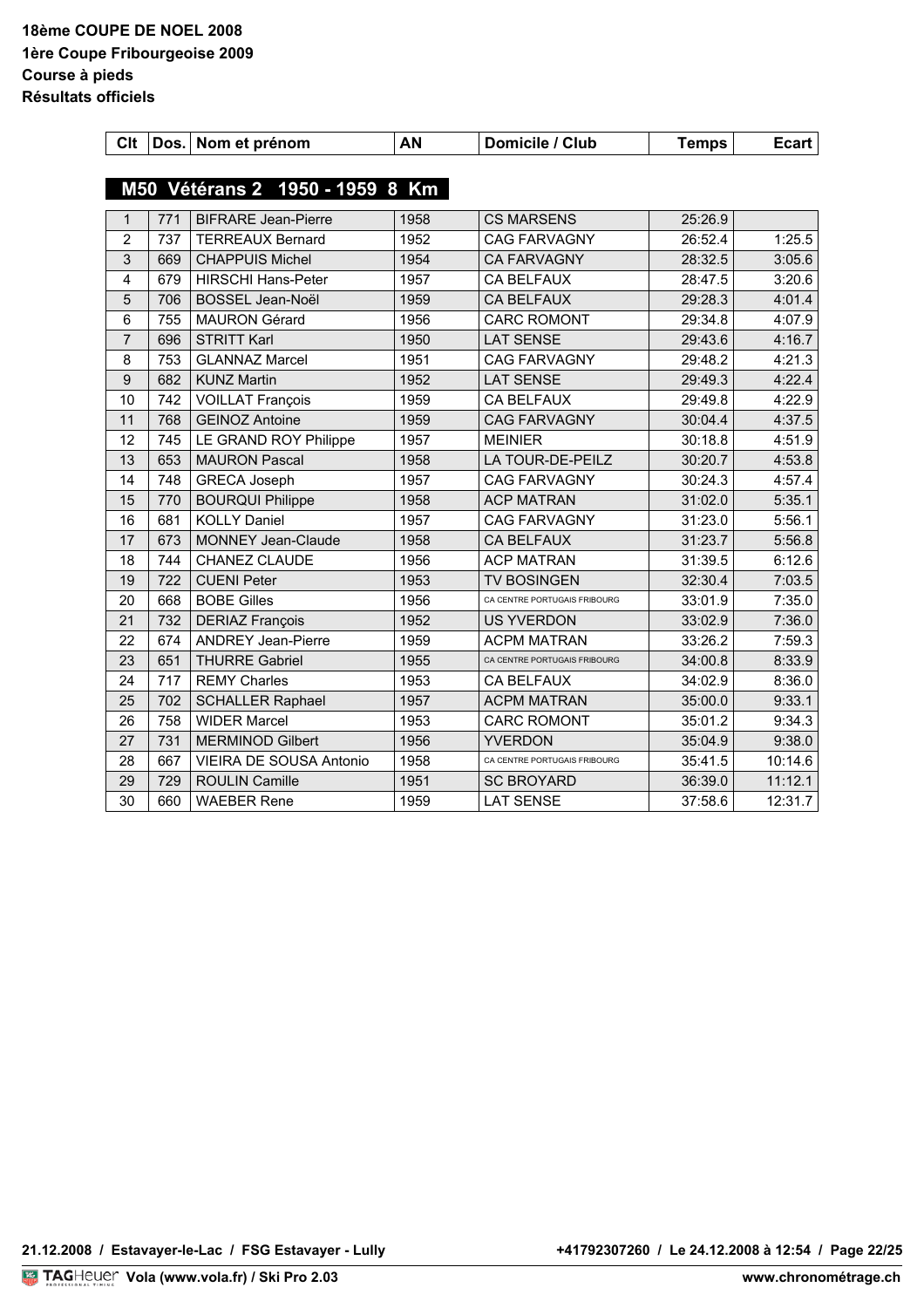| Clt |     | Dos. Nom et prénom                    | AN   | Domicile / Club       | <b>Temps</b> | <b>Ecart</b> |
|-----|-----|---------------------------------------|------|-----------------------|--------------|--------------|
|     |     |                                       |      |                       |              |              |
|     |     | M60 Vétérans 3 1949 et plus âgés 8 Km |      |                       |              |              |
|     | 750 | <b>BOSSY Jean-Daniel</b>              | 1946 | SPORTING CLUB BROYARD | 29:14.8      |              |
| 2   | 683 | <b>ZBINDEN Josef</b>                  | 1948 | <b>LAT SENSE</b>      | 29:26.9      | 12.1         |
| 3   | 675 | <b>WUST Hugo</b>                      | 1943 | <b>TV BOSINGEN</b>    | 30:38.2      | 1:23.4       |
| 4   | 695 | <b>THALMANN Paul</b>                  | 1949 | <b>TV BOSINGEN</b>    | 31:03.0      | 1:48.2       |
| 5   | 691 | <b>BORGOGNON Julien</b>               | 1945 | SPORTING CLUB BROYARD | 31:11.3      | 1:56.5       |
| 6   | 692 | PAUCHARD Bruno                        | 1949 | <b>TV BOSINGEN</b>    | 31:55.7      | 2:40.9       |
| 7   | 765 | <b>SCARFO Vincent</b>                 | 1937 | <b>SCB</b>            | 32:30.9      | 3:16.1       |
| 8   | 676 | <b>CHAVAILLAZ Bernadin</b>            | 1943 | <b>CAG FARVAGNY</b>   | 32:59.0      | 3:44.2       |
| 9   | 727 | <b>TRAMAUX Walter</b>                 | 1946 | <b>ESTAVAYER</b>      | 33:23.9      | 4:09.1       |
| 10  | 672 | <b>HERR Willi</b>                     | 1942 | <b>LAT SENSE</b>      | 33:43.1      | 4:28.3       |
| 11  | 658 | <b>EGGIMANN Ruedi</b>                 | 1947 | <b>FSG BULLE</b>      | 34:19.1      | 5:04.3       |
| 12  | 719 | <b>CHERVET Roland</b>                 | 1944 | <b>SC BROYARD</b>     | 35:57.0      | 6:42.2       |
| 13  | 761 | <b>BRUNNER Rolf</b>                   | 1949 | <b>AC MURTEN</b>      | 36:01.0      | 6:46.2       |
| 14  | 699 | <b>ROBADEY Felix</b>                  | 1944 | <b>FSG BULLE</b>      | 36:17.4      | 7:02.6       |
| 15  | 659 | <b>SCHELBACH Jacques</b>              | 1938 | <b>CA BELFAUX</b>     | 36:25.1      | 7:10.3       |
| 16  | 764 | <b>MENTHA Claude</b>                  | 1949 | <b>YVERDON</b>        | 37:43.8      | 8:29.0       |
| 17  | 684 | <b>GREMAUD Gerard</b>                 | 1939 | <b>CARC ROMONT</b>    | 47:40.7      | 18:25.9      |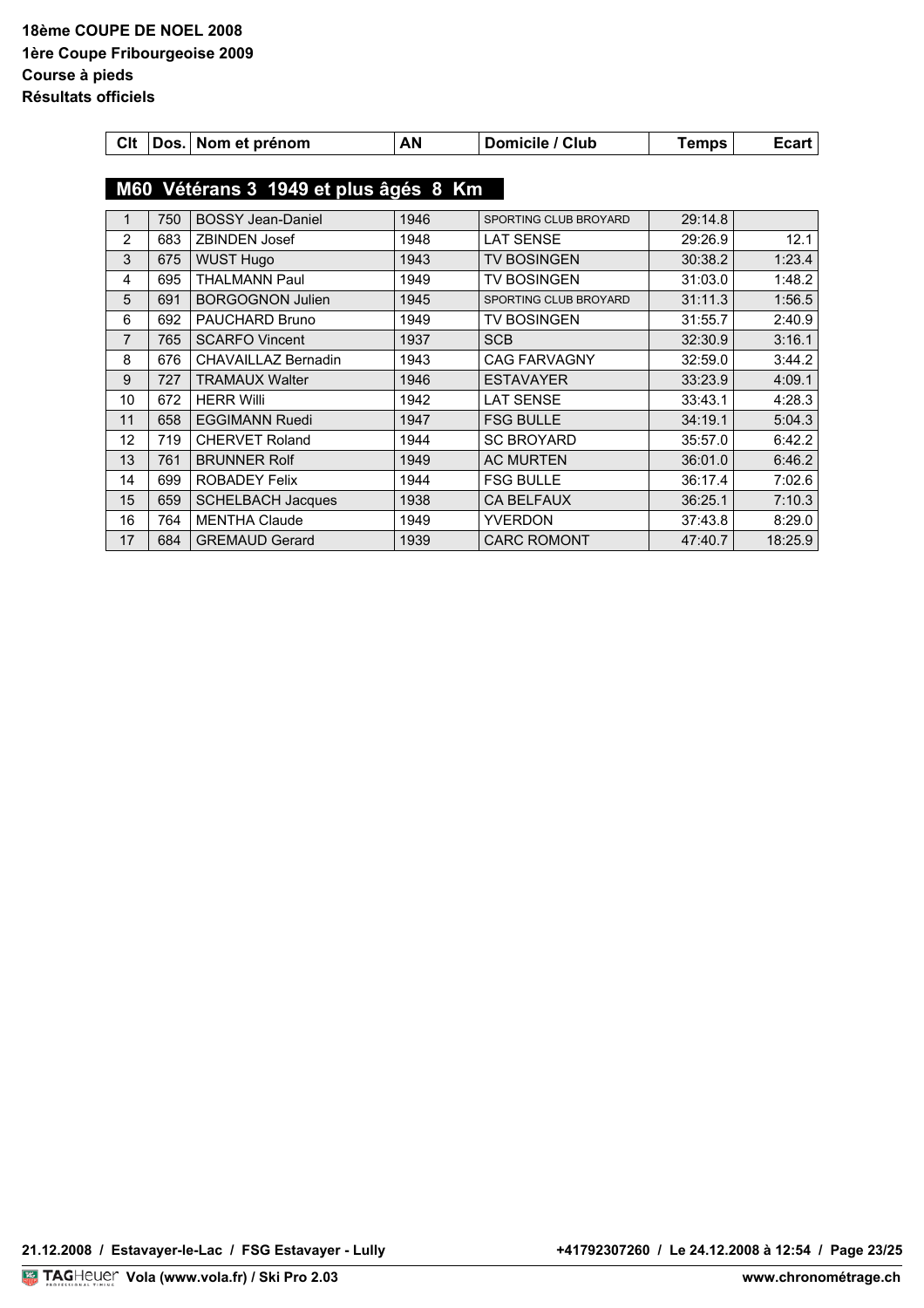| Clt                            |     | Dos. Nom et prénom          | AN   | Domicile / Club          | <b>Temps</b> | Ecart  |  |  |  |
|--------------------------------|-----|-----------------------------|------|--------------------------|--------------|--------|--|--|--|
| M20 Messieurs 1970 - 1989 8 Km |     |                             |      |                          |              |        |  |  |  |
|                                |     |                             |      |                          |              |        |  |  |  |
| 1                              | 904 | <b>BRÜGGER Michel</b>       | 1981 | <b>TV BOSINGEN</b>       | 22:54.3      |        |  |  |  |
| $\overline{2}$                 | 865 | <b>MESZAROS Thomas</b>      | 1978 | <b>MEYRIEZ</b>           | 23:45.4      | 51.1   |  |  |  |
| $\mathsf 3$                    | 895 | <b>RAEMY Hugo</b>           | 1975 | <b>TSV DUDINGEN</b>      | 23:50.5      | 56.2   |  |  |  |
| $\overline{\mathbf{4}}$        | 898 | <b>JENNY Adrian</b>         | 1979 | <b>TSV DUDINGEN</b>      | 24:01.8      | 1:07.5 |  |  |  |
| 5                              | 886 | <b>GIRARDET David</b>       | 1979 | TRILOGIE SPORT BELFAUX   | 24:07.9      | 1:13.6 |  |  |  |
| 6                              | 874 | <b>STURNY Florain</b>       | 1982 | <b>LAT SENSE</b>         | 25:19.9      | 2:25.6 |  |  |  |
| $\overline{7}$                 | 854 | <b>KREIENBUHL Christian</b> | 1973 | <b>CA MARLY</b>          | 25:22.7      | 2:28.4 |  |  |  |
| 8                              | 891 | DÄRENDINGER Claude          | 1980 | <b>USY YVERDONNAISE</b>  | 25:30.3      | 2:36.0 |  |  |  |
| $\boldsymbol{9}$               | 857 | <b>BUCHS Sebastien</b>      | 1982 | <b>CARC ROMONT</b>       | 25:31.6      | 2:37.3 |  |  |  |
| 10                             | 908 | <b>GOLLIARD Christophe</b>  | 1971 | <b>CA BELFAUX</b>        | 25:35.4      | 2:41.1 |  |  |  |
| 11                             | 852 | <b>GRUNIG Kaspar</b>        | 1973 | TSV DUDINGEN MAHU        | 25:44.7      | 2:50.4 |  |  |  |
| 12                             | 871 | <b>COTTING Patrick</b>      | 1971 | GRANGES-PACCOT           | 25:48.0      | 2:53.7 |  |  |  |
| 13                             | 869 | <b>HANNI Mario</b>          | 1972 | <b>TSV DUDINGEN MAHU</b> | 26:01.1      | 3:06.8 |  |  |  |
| 14                             | 899 | PICCAND Cédric              | 1975 | CA FARVAGNY              | 26:25.1      | 3:30.8 |  |  |  |
| 15                             | 864 | <b>BERSET Benoit</b>        | 1975 | <b>TRILOGIE SPORT</b>    | 26:28.9      | 3:34.6 |  |  |  |
| 16                             | 867 | <b>HUBER Erich</b>          | 1981 | <b>LAT SENSE</b>         | 26:41.6      | 3:47.3 |  |  |  |
| 17                             | 887 | <b>CLERC Frédéric</b>       | 1972 | <b>CA FARVAGNY</b>       | 26:45.7      | 3:51.4 |  |  |  |
| 18                             | 859 | <b>BIRBAUM Pascal</b>       | 1978 | <b>LAT SENSE</b>         | 26:56.0      | 4:01.7 |  |  |  |
| 19                             | 892 | <b>REYNAUD David</b>        | 1975 | <b>CARC ROMONT</b>       | 26:58.6      | 4:04.3 |  |  |  |
| 20                             | 907 | <b>PILLONEL Patric</b>      | 1971 | CAB                      | 27:01.7      | 4:07.4 |  |  |  |
| 21                             | 861 | <b>BURRI Bruno</b>          | 1970 | TSV DUDINGEN MAHU        | 27:08.1      | 4:13.8 |  |  |  |
| 22                             | 879 | <b>THOMET Simon</b>         | 1986 | CA BELFAUX               | 27:10.3      | 4:16.0 |  |  |  |
| 23                             | 903 | <b>PAGE Steve</b>           | 1980 | <b>CA ROSE</b>           | 27:12.7      | 4:18.4 |  |  |  |
| 24                             | 876 | <b>BRUGGER Werner</b>       | 1975 | <b>TSV RECHTHALTEN</b>   | 27:19.6      | 4:25.3 |  |  |  |
| 25                             | 877 | <b>LEDUCQ Peter</b>         | 1989 | <b>CS HAUTEVILLE</b>     | 27:34.9      | 4:40.6 |  |  |  |
| 26                             | 863 | <b>BARRAS Julien</b>        | 1984 | <b>ACP MATRAN</b>        | 27:38.7      | 4:44.4 |  |  |  |
| 27                             | 893 | MABBOUX Joël                | 1986 | <b>LAT SENSE</b>         | 27:47.4      | 4:53.1 |  |  |  |
| 28                             | 894 | RUFFIEUX Jan                | 1984 | <b>LAT SENSE</b>         | 27:54.2      | 4:59.9 |  |  |  |
| 29                             | 900 | <b>Berset Pascal</b>        | 1985 | <b>CA FARVAGNY</b>       | 28:04.4      | 5:10.1 |  |  |  |
| 30                             | 870 | <b>UDRY Matthias</b>        | 1988 | <b>LAT SENSE</b>         | 28:10.9      | 5:16.6 |  |  |  |
| 31                             | 896 | <b>THEVOZ Olivier</b>       | 1981 | CA BELFAUX               | 28:14.5      | 5:20.2 |  |  |  |
| 32                             | 885 | <b>VYSMEK Petr</b>          | 1976 | <b>FRIBOURG</b>          | 28:22.9      | 5:28.6 |  |  |  |
| 33                             | 883 | <b>BOURQUI Benoît</b>       | 1974 | <b>CARC ROMONT</b>       | 28:44.3      | 5:50.0 |  |  |  |
| 34                             | 853 | <b>ZURKINDEN Patrick</b>    | 1975 | TSV DUDINGEN MAHU        | 29:02.7      | 6:08.4 |  |  |  |
| 35                             | 890 | <b>GLOOR Olivier</b>        | 1980 | <b>CA BROYARD</b>        | 29:06.1      | 6:11.8 |  |  |  |
| 36                             | 880 | PETITE Xavier               | 1970 | <b>ACP MATRAN</b>        | 29:07.1      | 6:12.8 |  |  |  |
| 37                             | 881 | PORCHET Patrick             | 1970 | <b>SA BULLE</b>          | 29:21.8      | 6:27.5 |  |  |  |
| 38                             | 872 | <b>GALLEY David</b>         | 1980 | <b>ACPM MATRAN</b>       | 29:34.3      | 6:40.0 |  |  |  |
| 39                             | 860 | <b>KRUMMEN Thomas</b>       | 1987 | TV BOSINGEN              | 30:04.8      | 7:10.5 |  |  |  |
| 40                             | 888 | <b>TUSCHER Julien</b>       | 1983 | <b>VILLENEUVE</b>        | 30:05.5      | 7:11.2 |  |  |  |
| 41                             | 856 | <b>VOGT Philippe</b>        | 1980 | <b>LAT SENSE</b>         | 30:11.9      | 7:17.6 |  |  |  |
|                                |     |                             |      |                          |              |        |  |  |  |
| 42<br>43                       | 882 | <b>KOLLY Jacques</b>        | 1972 | <b>ACPM MATRAN</b>       | 30:19.2      | 7:24.9 |  |  |  |
|                                | 901 | <b>BERSET Philippe</b>      | 1978 | <b>CA FARVAGNY</b>       | 30:22.1      | 7:27.8 |  |  |  |
| 44                             | 858 | <b>SCHOPFER Frank</b>       | 1984 | <b>LAT SENSE</b>         | 30:33.6      | 7:39.3 |  |  |  |
| 45                             | 866 | <b>NUOFFER Julien</b>       | 1974 | CA BELFAUX               | 30:37.4      | 7:43.1 |  |  |  |
| 46                             | 905 | RAEMY Ivo                   | 1973 | TV ALTERSWYL             | 30:43.5      | 7:49.2 |  |  |  |
| 47                             | 875 | <b>BAECHLER Gilbert</b>     | 1970 | <b>TSV RECHTHALTEN</b>   | 30:55.9      | 8:01.6 |  |  |  |
| 48                             | 897 | <b>GUILLEBEAU Michel</b>    | 1974 | <b>LAT SENSE</b>         | 32:05.4      | 9:11.1 |  |  |  |
| 49                             | 855 | <b>BURGISSER Beat</b>       | 1971 | <b>LAT SENSE</b>         | 32:14.1      | 9:19.8 |  |  |  |
| 50                             | 862 | <b>CUENNET Yvan</b>         | 1971 | CA BELFAUX               | 32:33.5      | 9:39.2 |  |  |  |

**+41792307260** / Le 24.12.2008 à 12:54 / Page 24/25<br>www.chronométrage.ch